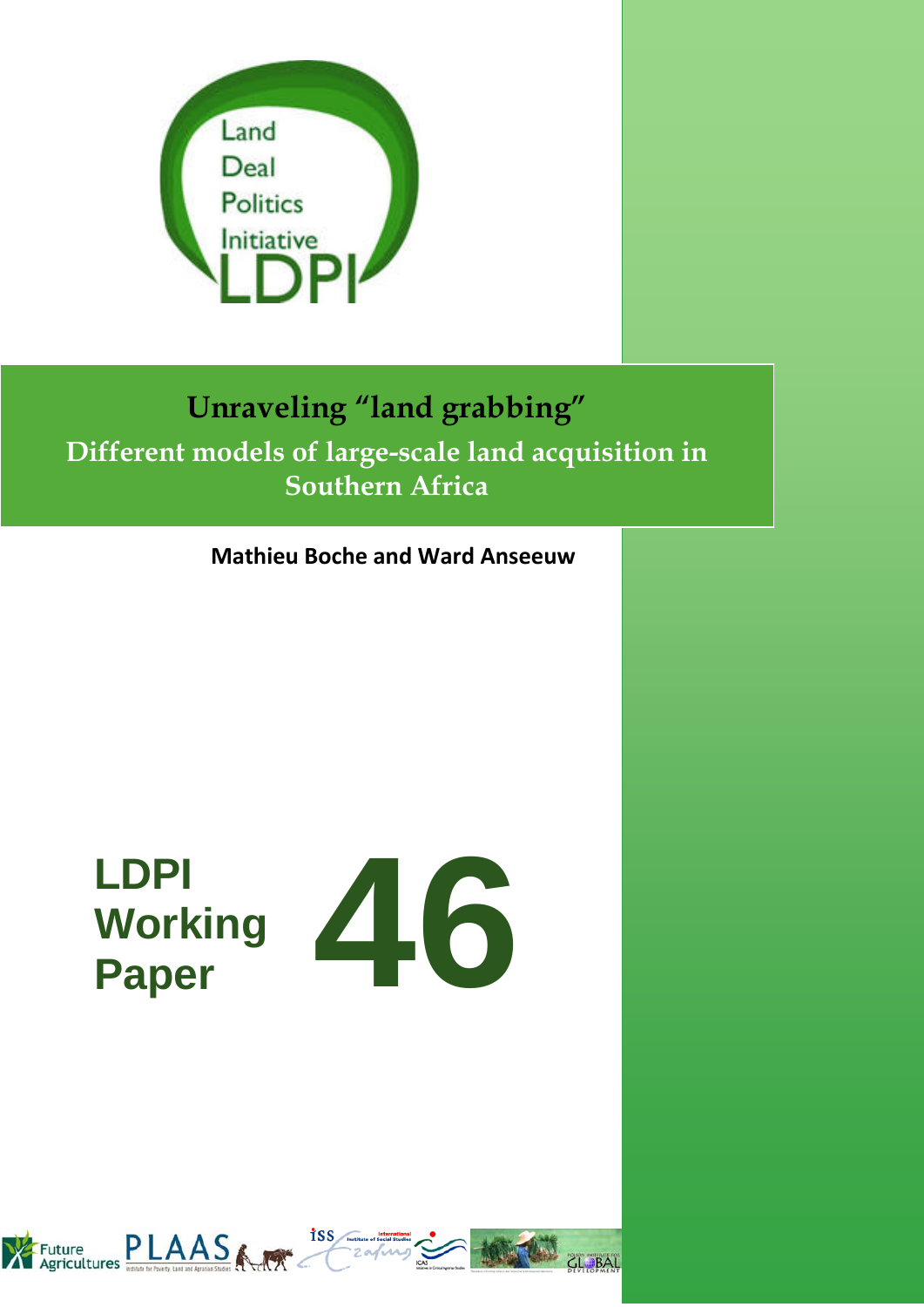## **Unraveling "land grabbing": Different models of large-scale land acquisition in Southern Africa**

*by* Mathieu Boche *and* Ward Anseeuw

*Published by:* **The Land Deal Politics Initiative** www.iss.nl/ldpi landpolitics@gmail.com *in collaboration with:*  **Institute for Development Studies (IDS)** University of Sussex Library Road Brighton, BN1 9RE United Kingdom *Tel: +44 1273 606261 Fax: +44 1273 621202 E-mail: ids@ids.ac.uk Website: www.ids.ac.uk* **Initiatives in Critical Agrarian Studies (ICAS) International Institute of Social Studies (ISS)** P.O. Box 29776 2502 LT The Hague The Netherlands *Tel: +31 70 426 0664 Fax: +31 70 426 0799 E-mail: iss.icas@gmail.com Website: www.iss.nl/icas* **The Institute for Poverty, Land and Agrarian Studies (PLAAS)** School of Government, Faculty of Economic and Management Sciences University of the Western Cape, Private Bag X17 Bellville 7535, Cape Town South Africa *Tel: +27 21 959 3733 Fax: +27 21 959 3732 E-mail: info@plaas.org.za Website: www.plaas.org.za* **The Polson Institute for Global Development** Department of Development Sociology Cornell University 133 Warren Hall Ithaca NY 14853 United States of America

*Tel: +1 607 255-3163 Fax: +1 607 254-2896 E-mail: ta12@cornell.edu Website: polson.cals.cornell.edu*

©August 2013 *All rights reserved. No part of this publication may be reproduced or transmitted in any form or by any means without prior permission from the publisher and the author.*

*Published with support from the UK Department for International Development (DfID), Atlantic Philanthropies, Inter-Church Organization for Development Cooperation (ICCO), Ford Foundation and Miserior.*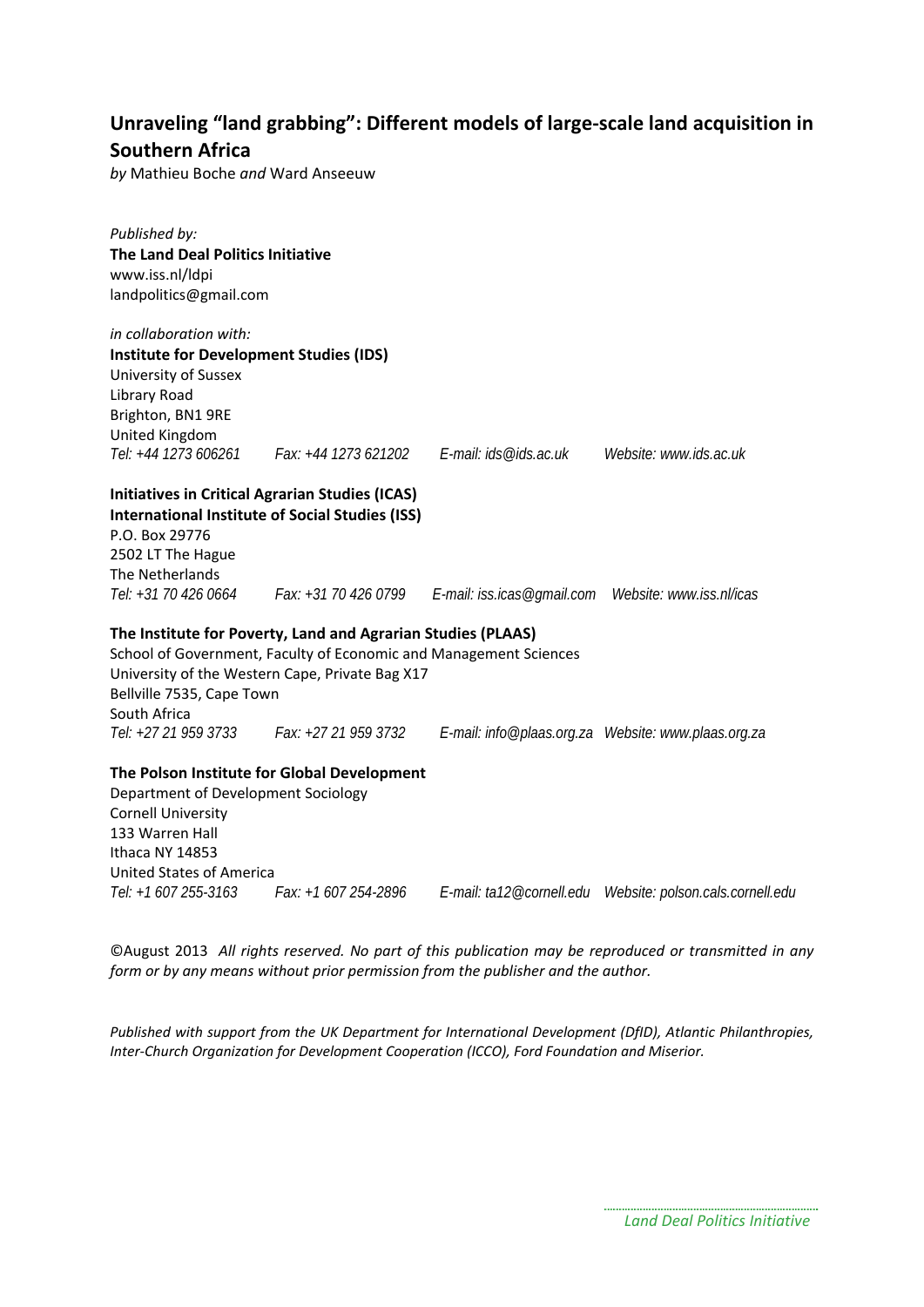## Abstract

Since much of the focus on large-scale land acquisitions is predominantly political and ideological, different models and practices embedded in the phenomenon and, by consequence the diverse implications they imply, tend to be overlooked. This is supported by the use of the term "land grabbing": while it implies large differences in forms of organization of the production, investment processes and outcomes these land deals might take, the existing body of literature misses the economic and institutional nuances of investment models embedded in "land grabbing". The objective of this paper is to present the diversity of investment models implemented in Southern Africa and to analyze their differentiated implications in the framework of the region's broader agrarian trajectories. Based on intensive empirical research in Southern Africa and using a theoretical framework based on institutional economics (focusing on the institutionalized forms of agricultural production, the investment implementation processes and the extent of the implications), the results show that beyond the classical institutionalized forms of agricultural production (independent commercial farming, estate farming) new investment and production models are developing in the region. Six models with several sub-models have been identified: independent farmers (independent farmers, delocalized auxiliary farm model, Resource pooling farmers), cooperative, 1,000-day speculative, asset management, contracting (nucleus-estate, reverse tenancy, ingrower schemes) and agribusiness models. Besides the lack of inclusive business models, another important commonality of these models is the high failure of the investments – unless strongly integrated structures and value-chains are developed – leading to the establishment of few corporate structures. The paper reflects on Southern Africa's agrarian transformations, which, although not broad-based, are mainly characterized by the imposition of a dominant corporate-based paradigm.

## About the Authors

**Mathieu Boche** is a PhD candidate at the University Paris XI, works as an assistant development economist at the Agricultural Research Centre for International Development (CIRAD). His research focuses on large-scale land acquisition processes and their implications on land governance and agrarian structures in Southern Africa, especially in Mozambique. Mathieu is presently hosted by the National Directorate for the Promotion of Rural Development (DNPDR) of the Ministry of State Administration of Mozambique, where he contributes to the development of the Pro-parcerias project, aiming at creating inclusive and sustainable partnerships between local communities and agricultural investors. He is also part of several research groups on the topic of large-scale land acquisitions, such as the Land Matrix Partnership.

**Dr Ward Anseeuw**, a development economist and policy analyst, is a research fellow at the Agricultural Research Centre for International Development (CIRAD) seconded to the Post-Graduate School of Agriculture and Rural Development of the University of Pretoria. He has conducted research for the last 15 years in Southern Africa and the African continent, more particularly on the issues of agricultural and land policies, agrarian and land reforms, land conflicts and large-scale land acquisitions. He has published extensively on these issues in scientific journals and with renowned publishers, including *Land, Transition and Compromise* (with Chris Alden, Palgrave, 2009), *The Struggle Over Land in Africa: Conflicts, politics and change* (with Chris Alden, HSRC Press, 2010) and *South Africa's Agrarian Reform* (in French, Editions Universitaires Européennes, 2011). Ward is also one of the founding members of the Land Matrix.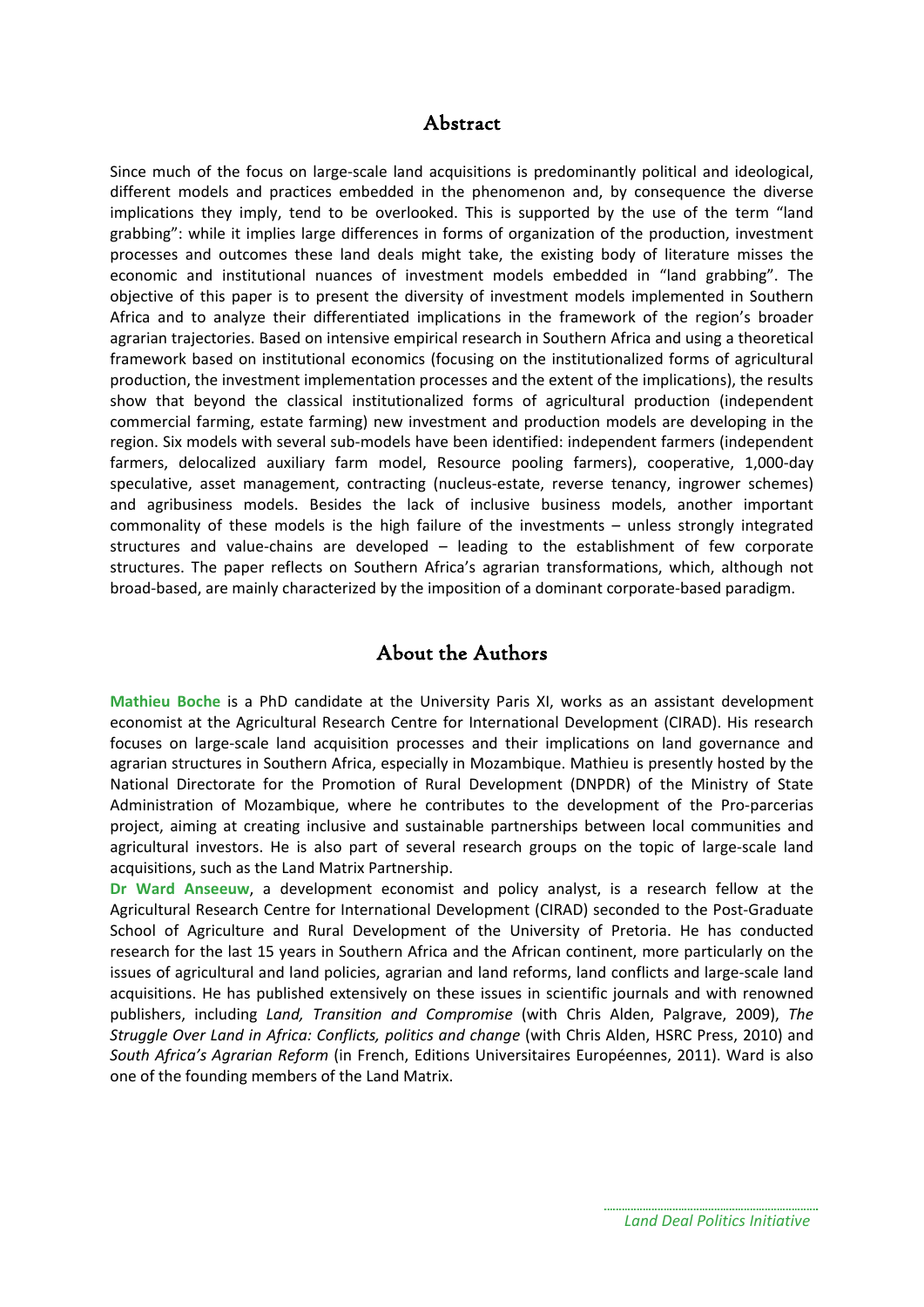## Acknowledgements

This work gathers results and insights from several projects and initiatives in which the authors are engaged. In addition to Mathieu Boche's hosting at the National Directorate for the Promotion of Rural Development (DNPDR) of the Ministry of State Administration of Mozambique, these include: An assessment of large-scale land based investments for (Southern) Africa (coordinated by SACAU and financed by the ILC) and an analysis of the different agricultural investment models (supported by "*Comité foncier et développement*" of the French Ministry of foreign Affairs and the French Development Agency). The authors would like to thank all the above mentioned institutions for their support. The ideas and statements presented in this work remain, however, the responsibility of the authors solely. The present work also benefited from the inputs of Ruth Hall, Professor at PLAAS, who provided valuable comments/ideas to the final draft of this paper. All additional comments are welcome.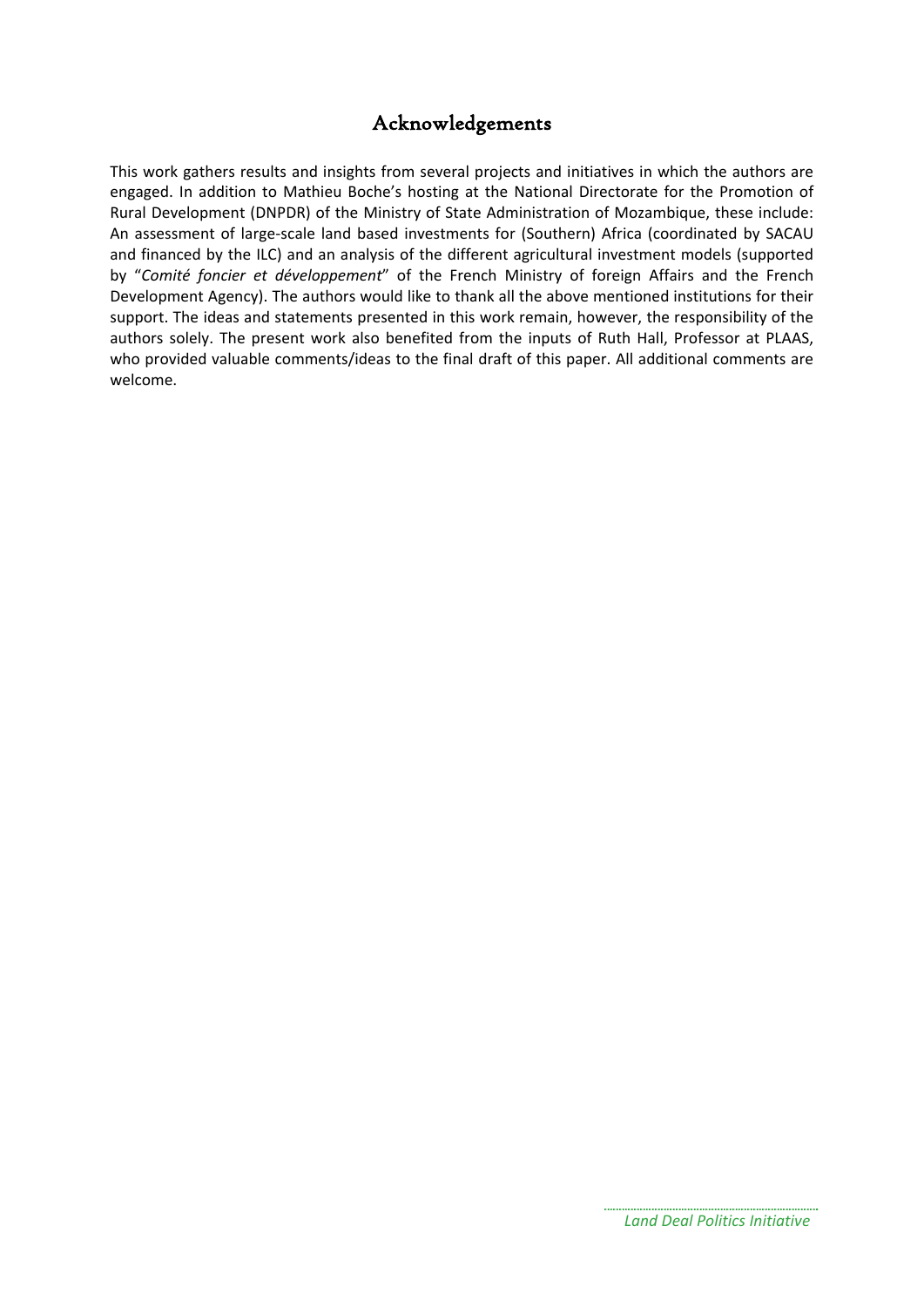## Table of Contents

| 1 Introduction - The need for disaggregated analyses of the large-scale land acquisition |  |
|------------------------------------------------------------------------------------------|--|
|                                                                                          |  |
| 2 A socio-institutional approach to analyzing large-scale land acquisitions2             |  |
|                                                                                          |  |
|                                                                                          |  |
|                                                                                          |  |
|                                                                                          |  |
|                                                                                          |  |
|                                                                                          |  |
|                                                                                          |  |
| 4 The difficult trajectory of foreign agricultural investments in Southern Africa 18     |  |
| 4.1 The rush back home? A large majority of investments are failing 18                   |  |
|                                                                                          |  |
|                                                                                          |  |
| 5 Conclusion: Towards major agrarian transformation in Southern Africa?21                |  |
|                                                                                          |  |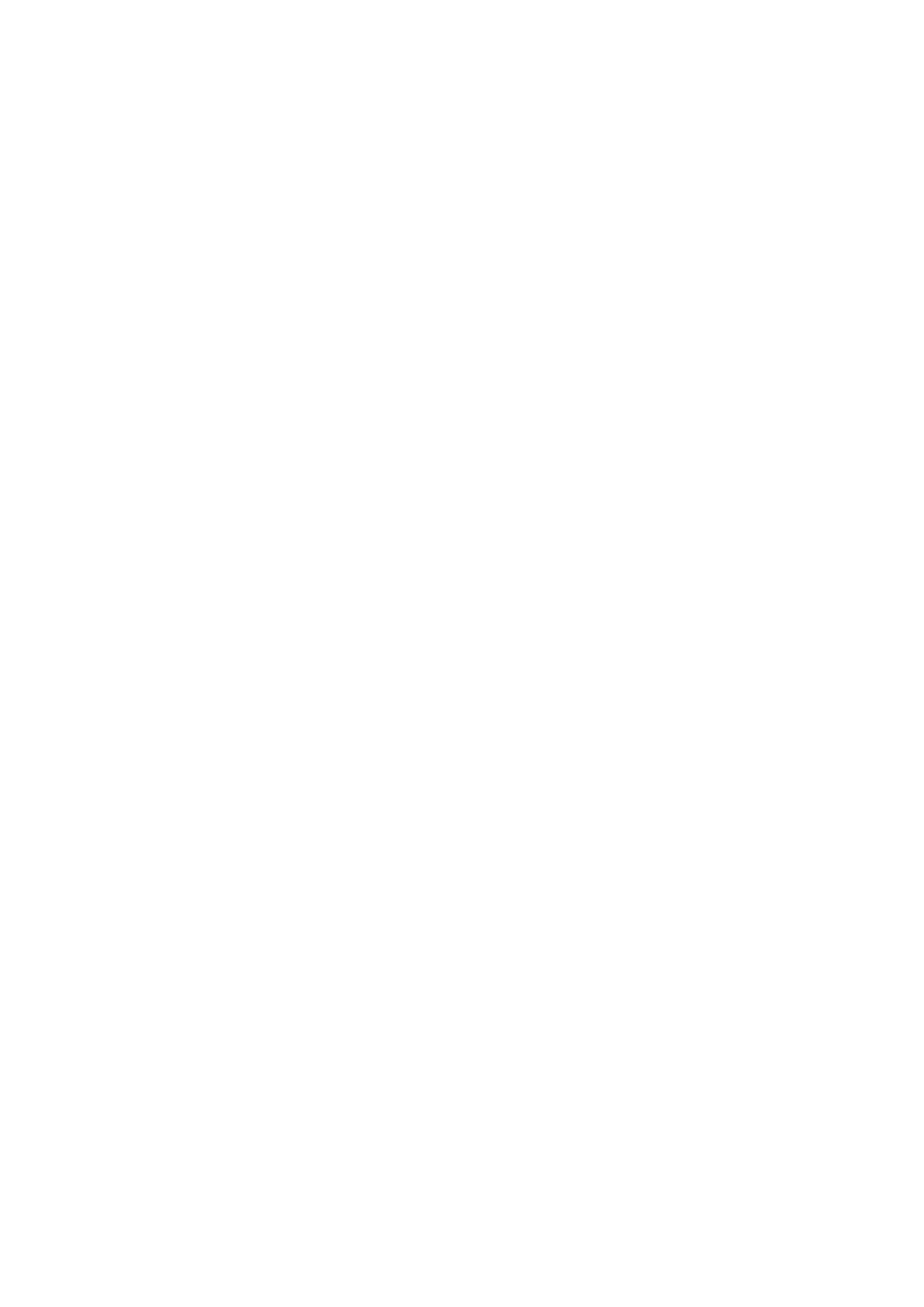## <span id="page-6-0"></span>**1 Introduction – The need for disaggregated analyses of the large-scale land acquisition phenomenon**

Despite an extensive literature, most analyses of large-scale land acquisitions are politically and ideologically anchored, reflecting strong opposing stances. On one hand, proponents of large-scale land acquisitions argue that poor countries could benefit from foreign direct investment in land, particularly through the creation of on- and off-farm jobs, technology transfer in production and processing, infrastructure development and improvement of basic services access [\(Deininger](#page-29-0) *et al.* [2011\)](#page-29-0). They support the development of codes of conduct, guidelines and principles of responsible investment based on corporate social responsibility [\(Deininger](#page-29-0) *et al.* 2011) as strategies to regulate these transactions and overcome non-equitable, non-transparent and non-sustainable investments. On the other hand, opponents argue that large-scale land acquisitions are basically a contemporary revival of neo-colonialism, jeopardizing poor peasants' livelihoods. According to them, the above mentioned principles, guidelines and codes of conduct, besides being voluntary and thus not enforceable, present instruments based on ideological assumptions related to the existence of "reserve agricultural land" and the accountability of the stakeholders is highly questionable [\(Borras](#page-28-1) *et al.* [2010\)](#page-28-1). They criticize the depoliticized vision of partnerships and contractual arrangements and the lack of integration of the politics of land governance inherent to such measures [\(Zoomers 2010\)](#page-30-0).

Although opposed, a common point of these two fractions is the overall use of generalizing terms such as 'land grab' by the opponents or 'land-based investments' by the proponents. Indeed, the ideologized debate tends to overlook the existing economic and institutional nuances and, subsequently, the different implications of the large-scale land acquisition phenomenon, while it implies large differences that inform the organization of production, investment processes and outcomes of these land deals. Related to the latter, the mainly economic [\(Cochet](#page-29-1) *et al.* 2011), environmental [\(Woodhouse 2012\)](#page-30-1) and social [\(McCarthy 2010,](#page-30-2) [Nhantumbo](#page-30-3) *et al.* 2010) analyses informing these stances, generally remain at a case study level, without contextualizing these acquisitions in the context of broader socio-economic transformations [\(Borras](#page-28-2) *et al.* 2012).

This paper will try to shed light on these nuances by exploring the diverse nature, strategies and business and investment models implemented by investors, including their differentiated evolutionary dynamics and implications in terms of agricultural development and agrarian change. Indeed, there is a need to better understand, besides other aspects, how the different large-scale land acquisition projects are structured, which business models they are based on and how they are implemented. We intend thus to go beyond both the above presented generalizations and analytical dichotomy, by taking into consideration a series of changing contexts and emergent processes and forces that are producing new conditions and are facilitating shifts in both *de jure* and *de facto* land control [\(Peluso](#page-30-4) *et al.* 2011). As such, based on extensive empirical fieldwork, a typology of the agricultural investment models implemented in Southern Africa will be presented and analyzed, and will complement a first attempt, by [Borras](#page-28-2) *et al.* (2012), to define and theorize the phenomenon taking into consideration emerging dynamics of changes in land use and property relations.

The next section of the paper will present and justify the theoretical and methodological frameworks implemented in order to analyze the diversity of large-scale land acquisition models, their implementation and implications. The models will be detailed in section three. This presentation will be complemented by analytical reflections regarding the outcomes, the inclusiveness and the trajectories of the different typologies identified. The concluding section re-contextualizes the largescale land acquisition phenomenon and reflects on their broader implications regarding agricultural development and transformation of Southern Africa's agrarian societies.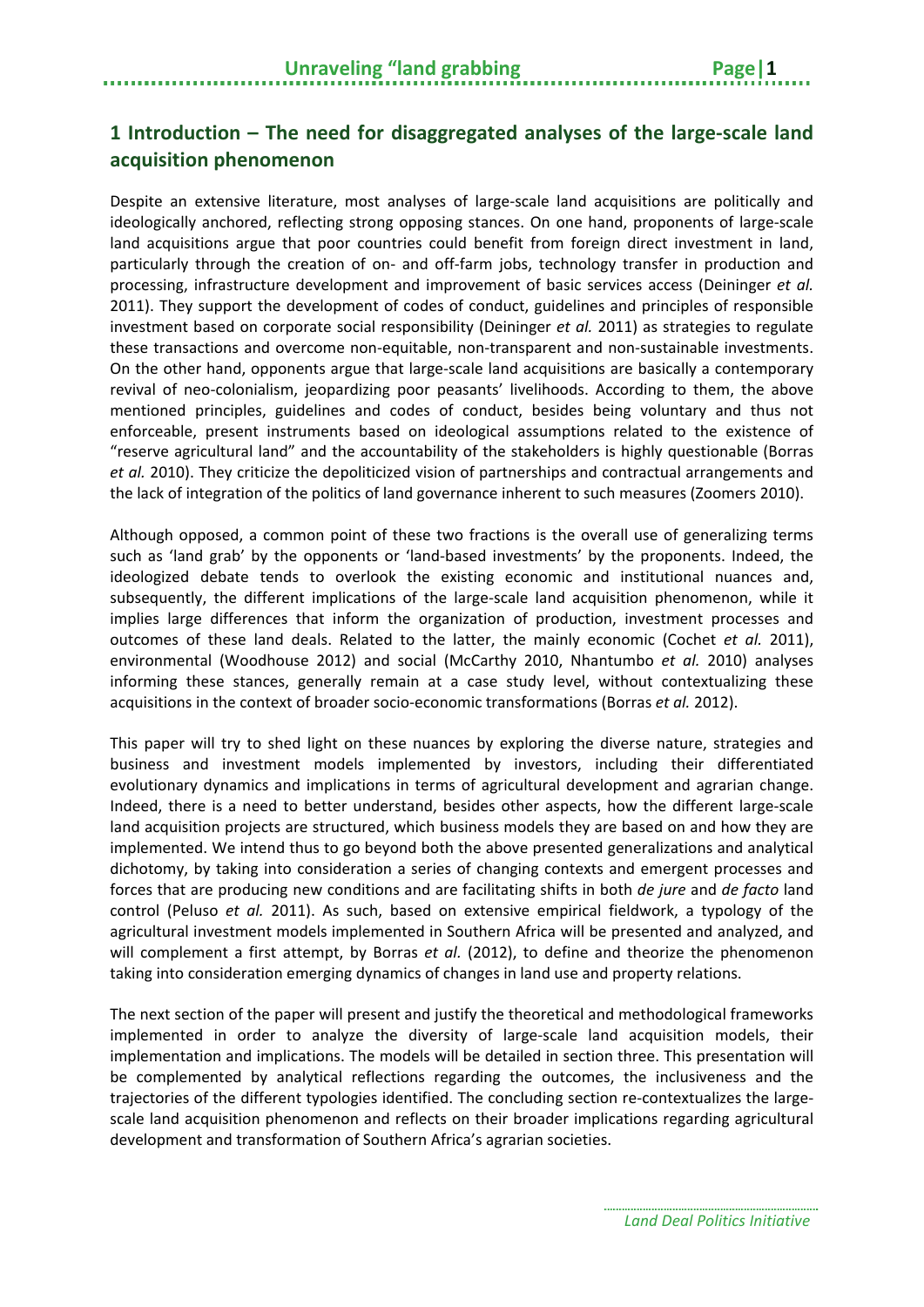## <span id="page-7-0"></span>**2 A socio-institutional approach to analyzing large-scale land acquisitions**

Although the extensive literature tends to present an indiscriminate and thus simplified image of the large-scale land acquisition phenomenon, several differentiating elements have already been analyzed emphasizing the often complex nature of the phenomenon. Recent studies have emphasized the differences related to the sectors and drivers of the acquisitions [\(Cotula 2012\)](#page-29-2), the countries of origin, nature (public or private) and type (agribusiness companies, investment funds, sovereign funds) of investors [\(Anseeuw](#page-28-3) *et al.* 2012). Others' empirical works have highlighted the complexity of the processes implemented. Besides describing contractual arrangements for land deals in Africa [\(Vermeulen](#page-30-5) *et al.* 2010), [Burnod](#page-29-3) *et al.* (2013) show, in the case of Madagascar, how intermediary persons or entities are structured while [O'Brien \(2011\)](#page-30-6) analyses the engagement of national elites in order to acquire land in Kenya. Other studies focus on a specific type of actors, such as [Buxton](#page-29-4) *et al.* (2012) and [Ducastel](#page-29-5) *et al.* (2013) who detail the institutional set-up between capital and (often subordinated) implementing entities. In addition, as shown by the analysis of the Land Matrix data, engagements and strategies are dynamic and can change rapidly. The latter is mainly related to the nature of the activities and strategies of the investors, as well as to the risky environments in which these investments take place. In many cases, large-scale land acquisitions are not the initiative of single investors, engaging only one country, but are complex constructions engaging a multiplicity of actors and nationalities across multiple countries.

In order to take into consideration this diversity, complexity and dynamics, an approach based on "hybrid forms of organizations" developed by [Williamson \(1991\)](#page-30-7) and remodeled by [Ménard \(2004\)](#page-30-8) was adopted. Menard defines the variety of hybrids as "*a diversity of agreements among legally autonomous entities doing business together, mutually adjusting with little help from the price system, and sharing or exchanging technologies, capital, products, and services, but without a unified ownership*" (2004, p348). It results in a diversity of complex forms of organization of production, characterized by three criteria: i) pooling of resources (all hybrids are oriented towards coordination and cooperation of different firms or independent actors); ii) contracting and governance structure, in which there is always a form  $-$  more or less formal  $-$  of contract between the different stakeholders involved in the hybrid; and iii) competition. The shaping of a particular arrangement is always somehow the result of competitive pressures (within the hybrid between partners and competition with other arrangements) [\(Ménard 2004\)](#page-30-8).

A second reference is made to the academic work by [Vermeulen](#page-30-5) *et al.* (2010) focusing on the inclusiveness of the form of production and investment model. According to the authors, there are three ways of distinguishing the inclusiveness of agricultural business models: i) the match between the landholder and the day-to-day manager of operations; ii) the degree of vertical integration in the value chain; and iii) the relevance to different stages of the value chain, from producer through to consumer.<sup>[1](#page-7-1)</sup> The assessment of the inclusiveness is then done according to four different criteria: i) ownership of the business (equity shares) and of key assets such as land and processing facilities; ii) voice (the ability to influence key business decisions, including weight in decision making, arrangements for review and grievance, and mechanisms for dealing with asymmetries in information access); iii) risk, including commercial, production, supply and market risks, but also wider risks such as political and reputational risks; and iv) reward (the sharing of economic costs and benefits, including price setting and finance arrangements).

Based on both the theoretical frameworks and the specificities of the project and the situations on the ground, three categories of variables were used to build a typology of investment models.

 $\overline{a}$ 

<span id="page-7-1"></span> $1$  According to these three aspects, Cotula and Vermeulen (2010) identified six inclusive business models: contract farming, management contracts, tenant farming and sharecropping, joint ventures, farm-owned businesses, and upstream and downstream business links.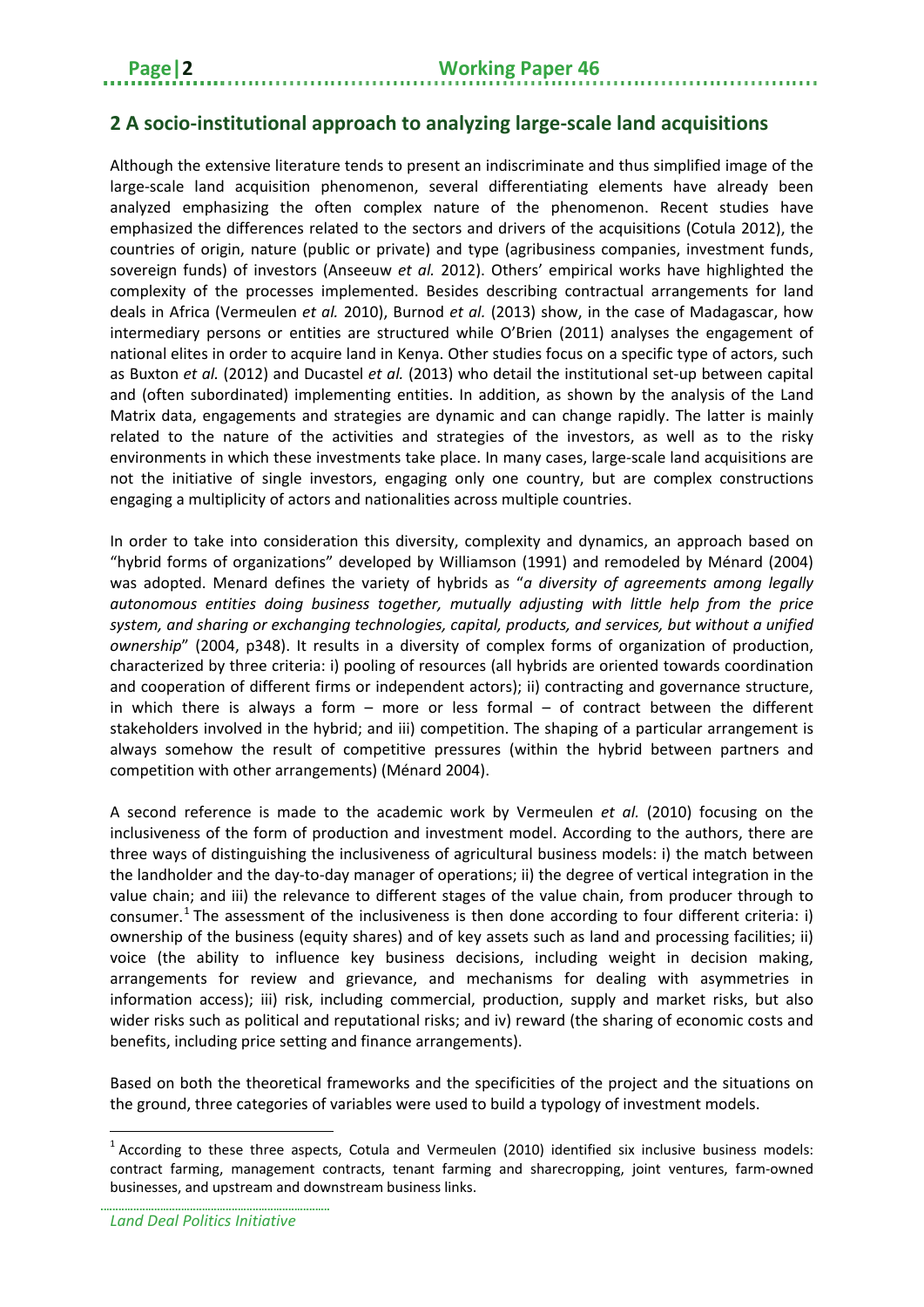First, the *set-up and organizational characteristics* of the model: the form of organization of production and the governance structure implemented by the partners, with special attention to coordination patterns and level of integration.

Second, the *results, outcome and sustainability* of the models: the varied purposes of land acquisitions and, as a result of the models, their varied levels of sustainability.

Third, *inclusiveness and the direct implications for local populations and development*: whether and in what ways the different models contribute to (local) development and integrate local populations.

Due to the sensitivity of the topic, which is mainly related to the non-transparency of certain deals, the lack of knowledge regarding these activities and the negative press surrounding the latter, access to information – particularly regarding investors and their investment models – is often complex. Two original and strategic methods and partnerships had to be established to overcome this difficulty. A first one was characterized by collaborative projects with the Nepad Business Foundation and the Southern African Confederation of Agricultural Unions (SACAU) (both of which have major investors in the region – such as Agri-SA, the South African Commercial Farmers' Union – as their members), assessing successful large-scale investments and supporting the development of instruments facilitating the inclusion of smallholder farmers into commercial enterprises. This methodology, implemented in Mozambique, Zambia, Malawi and the Republic of Congo, facilitated our ability to approach investors. A second one involved a long-term hosting position within strategic Ministries, enabling the establishment of a participatory research methodology. Implemented in Mozambique, with the National Directorate for the Promotion of Rural Development (DNPDR), $^2$  $^2$  it allowed us to participate in meetings with host country officials involved in negotiations at all levels regarding the land investment issue, focus group interviews with local community members affected by investments as well as facilitating access to official data on large scale agricultural projects and land rights applications. During the different fieldwork missions (March 2012 - June 2013), 33 projects were assessed (29 in Mozambique, 3 in Zambia, 1 in the Republic of Congo) through the implementation of over a hundred semi-structured interviews with key stakeholders (farmers, investors and agribusiness representatives, host country officials, local community members and experts). In addition, many other examples from the literature or known from other projects/discussions will complement the empirical results presented in this paper.

## <span id="page-8-0"></span>**3 A large spectrum of large-scale land acquisition models**

 $\overline{a}$ 

According to the outline and methodology detailed above, six models of large-scale land acquisitions are identified. At the two extremes, according to the degree of integration, more traditional setups are found: the independent farming model and the agribusiness-estate model. In between, a number of novel hybrid forms are developing – mainly as an adaptation strategy to a relatively new agricultural environment and market constraints. The latter are: the cooperative model, the speculative 1,000-day model, the asset management model and, finally, the contracting model (Table 1). In addition, several of these models, depending on the prominence of certain intrinsic characteristics or of how they adapt and evolve, can present variants such as the associative variants of the independent one or the nucleus-estate, the reverse tenancy and the "ingrower scheme" submodels associated with the contracting model.

<span id="page-8-1"></span><sup>&</sup>lt;sup>2</sup> A long-term relationship has been developed in Mozambique with the National Directorate for the Promotion of Rural Development (DNPDR) linked to the Ministry of State Administration. Within the National Directorate's "Land and Natural Resources Programme", a project entitled PRO Parcerias aims at creating inclusive and sustainable partnerships between local communities and agricultural investors. This relationship resulted in the hosting of one of the authors during the project's fieldwork in Mozambique within the PRO Parcerias program,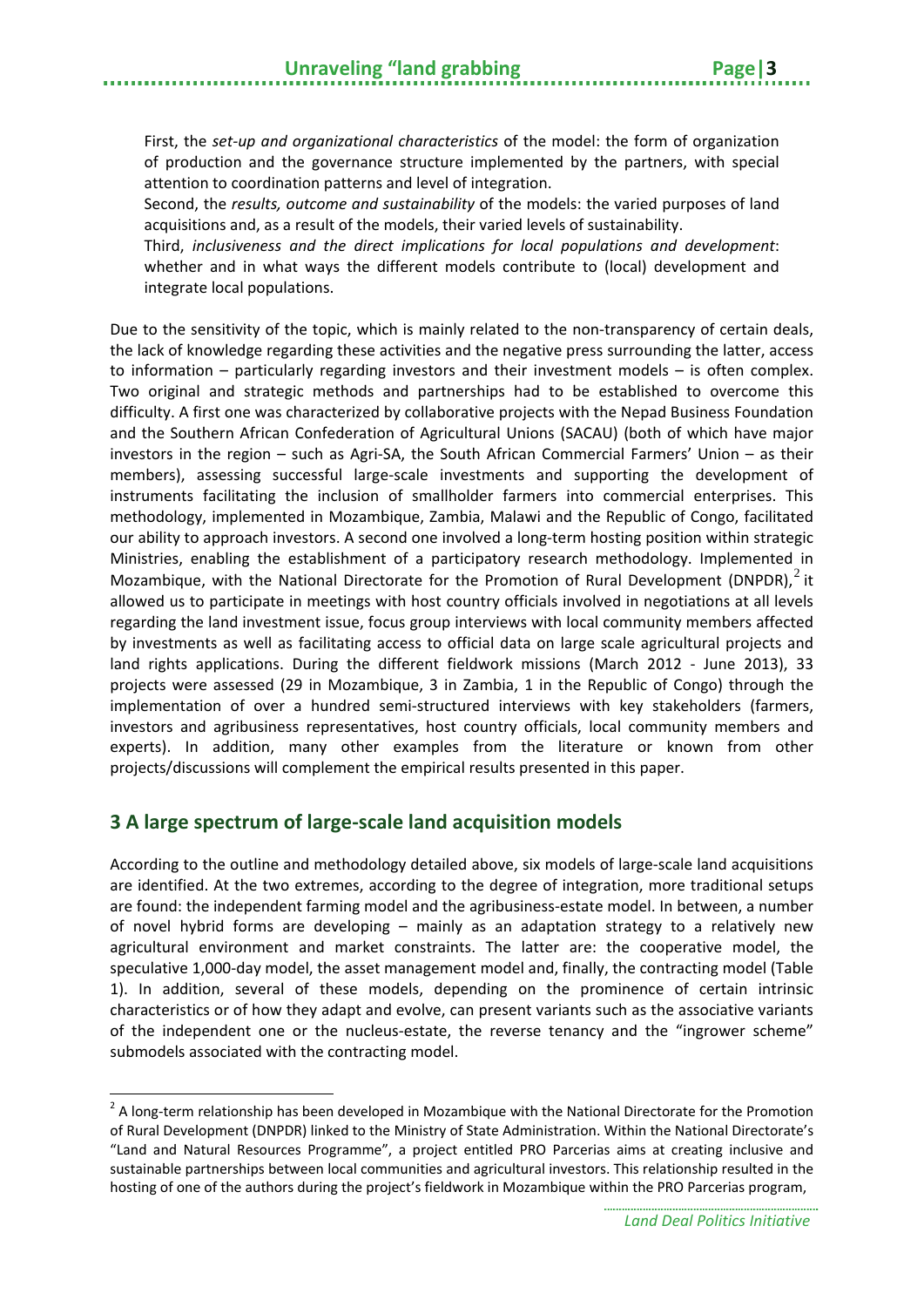à.

. . . . . . . . . . . . . . . . . . . .

|                         |                        | rapic 1. The Diricient Large-Scale Land Acquisition Models |                      |               |                |                |
|-------------------------|------------------------|------------------------------------------------------------|----------------------|---------------|----------------|----------------|
| <b>Models</b>           | Independent            | Cooperativ                                                 | Speculative          | Asset         | Contracting    | Agribusine     |
|                         | farmer                 | e farmer                                                   | 1,000-day            | manageme      | model          | ss Estate      |
|                         | model                  | model                                                      | model                | nt model      |                | model          |
| Variants and Sub-models |                        |                                                            |                      |               |                |                |
|                         | -Independent           | Cooperativ                                                 | $1000$ -day          | Asset         | -Contract      | Agribusine     |
|                         | farmers                | farmer<br>e                                                | model                | manageme      | farming        | ss Model       |
|                         | -Delocalized           | model                                                      |                      | nt model      | -Nucleus       |                |
|                         | auxiliary              |                                                            |                      |               | Estate         |                |
|                         | farming model          |                                                            |                      |               | -Reverse       |                |
|                         | -Resource              |                                                            |                      |               | Tenancy        |                |
|                         | pooling                |                                                            |                      |               | -Ingrower      |                |
|                         | farmers                |                                                            |                      |               | scheme         |                |
| Set up and organization |                        |                                                            |                      |               |                |                |
|                         |                        |                                                            |                      |               |                | Agribusine     |
| Mechanisms              |                        | Cooperativ                                                 | Financial            | Financial     | Processing     | SS             |
| of                      | Independent            | e                                                          | corporate            | corporate     | corporate      | (corporate     |
| Governance              |                        | (hybrid)                                                   | (hybrid)             | (hybrid)      | (hybrid)       |                |
|                         | Independent            | Union,                                                     | Developer/           | Asset         | Agribusiness   | Agribusine     |
|                         | farmer<br>and          | cooperativ                                                 | consultant,          | managemen     | already        | SS             |
| Actors                  | some informal          | e, farmers,                                                | financer             | t company,    | established    |                |
| involved                | groupings              |                                                            |                      | financer      | local<br>and   |                |
|                         |                        |                                                            |                      |               | farmers        |                |
|                         | Independent            | Investment                                                 | Private              | Private       | Agribusiness   | Agribusine     |
|                         | funds                  | secured by                                                 | equity               | equity        |                | SS             |
| Investment              |                        | the                                                        | partner              | partner       |                |                |
| (structure)             |                        | cooperativ                                                 |                      |               |                |                |
|                         |                        | e                                                          |                      |               |                |                |
| Average size            | $<$ 1,000 ha           | 10,000                                                     | $5,000-$             | $5,000-$      | $> 5,000$ ha   | 10,000<br>$\,$ |
| of<br>the               |                        | 80,000 ha                                                  | 10,000 ha            | 10,000 ha     |                | ha             |
| project                 |                        |                                                            |                      |               |                |                |
|                         | Implementatio          | Bilateral                                                  | Acquisition          | Takeover of   | Already        | Centralize     |
|                         | started                | treaty;                                                    | of old state         | old           | established    | d decision;    |
|                         | at<br>n<br>local level |                                                            |                      | state         |                |                |
|                         |                        | down<br>Top                                                | farms<br>facilitated | farms;        | agribusiness   | Top down       |
| Establishme             |                        | decision                                                   |                      | Expansion     |                | decision       |
| nt/Access to            |                        | process                                                    | by political         | on            | Support        | process;       |
| land                    |                        |                                                            | network              | surrounding   | from donors    | Takeover       |
|                         |                        |                                                            |                      | area          | identify<br>to | failed<br>of   |
|                         |                        |                                                            |                      |               | outgrowers     | projects       |
|                         |                        |                                                            |                      |               | and secure     |                |
|                         |                        |                                                            |                      |               | land access    |                |
|                         | No contracting         | National                                                   | Too<br>early         | Possible off- | Production     | National       |
|                         |                        | bilateral                                                  | for<br>or            | set           | and            | bilateral      |
|                         |                        | agreement                                                  | prospective          | contracts     | marketing      | agreement      |
| Contracting/            |                        | s;                                                         | purposes             | (transport,   | contracts      | s;             |
| agreement               |                        | Farmers                                                    |                      | logistic,     |                | Possible       |
|                         |                        | with                                                       |                      | value chain   |                | off-set        |
|                         |                        | cooperativ                                                 |                      | service       |                | contracts      |
|                         |                        | e                                                          |                      | providers)    |                | (land          |

| Table 1: The Different Large-Scale Land Acquisition Models |  |
|------------------------------------------------------------|--|
|------------------------------------------------------------|--|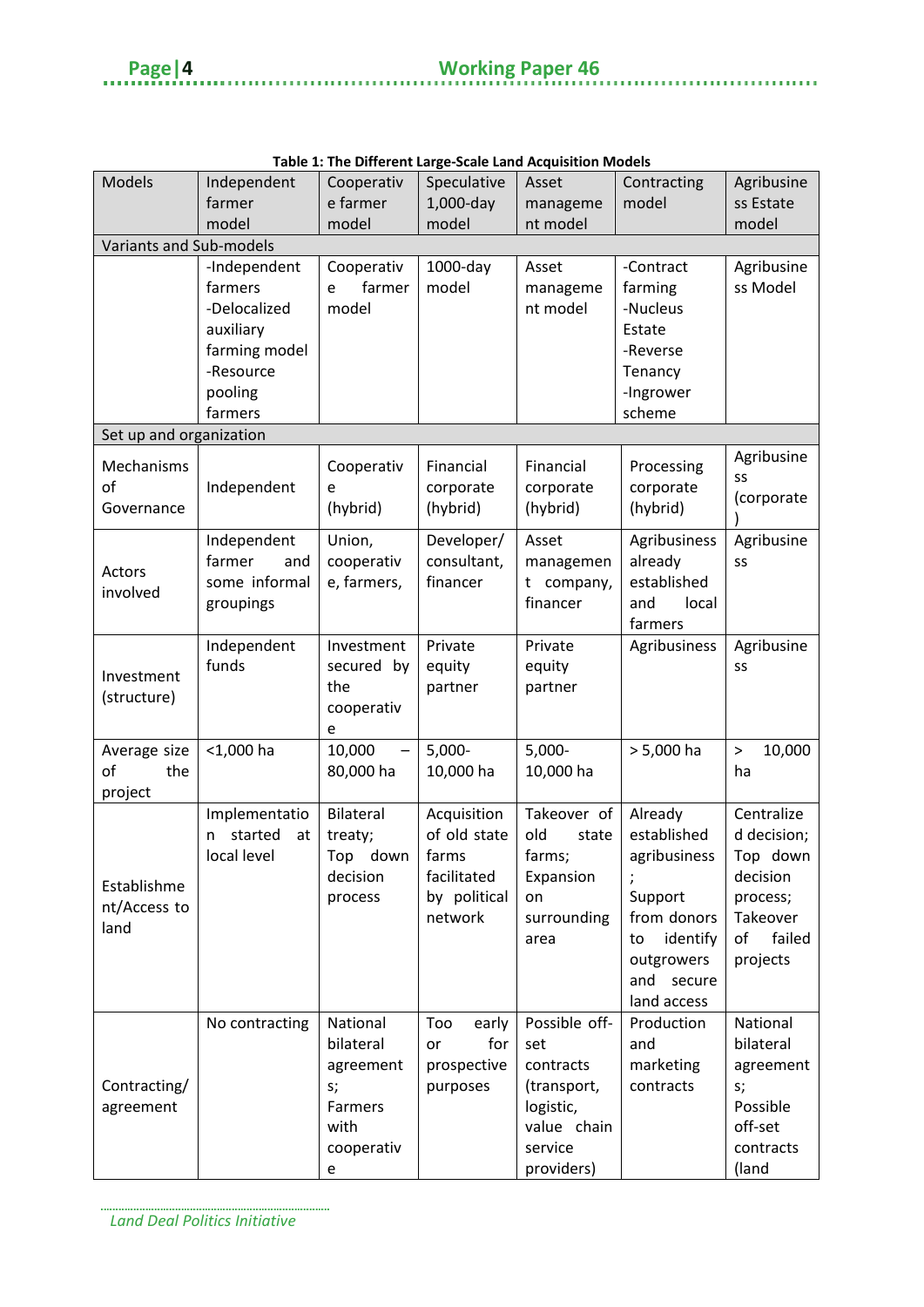## **Unraveling "land grabbing The Convention Page | 5**

|                                                                   |                                                                                                                  |                                                                                     |                                                                 |                                                               |                                                                                                              | clearing                                                                                |
|-------------------------------------------------------------------|------------------------------------------------------------------------------------------------------------------|-------------------------------------------------------------------------------------|-----------------------------------------------------------------|---------------------------------------------------------------|--------------------------------------------------------------------------------------------------------------|-----------------------------------------------------------------------------------------|
|                                                                   |                                                                                                                  |                                                                                     |                                                                 |                                                               |                                                                                                              | and                                                                                     |
|                                                                   |                                                                                                                  |                                                                                     |                                                                 |                                                               |                                                                                                              | transport)                                                                              |
| of<br>-Degree<br>vertical<br>integration                          | Little                                                                                                           | Little                                                                              | Relatively<br>high                                              | Relatively<br>high to High                                    | High                                                                                                         | Total<br>vertical<br>integratio<br>n                                                    |
|                                                                   | Result, outcome, sustainability                                                                                  |                                                                                     |                                                                 |                                                               |                                                                                                              |                                                                                         |
| Mechanisms<br>Sharing<br>for<br>rent                              | N/A                                                                                                              | Cooperativ<br>$e -$ salaries<br>paid<br>and<br>to<br>out<br>cooperativ<br>e members | Dividend<br>margin<br>on<br>made                                | <b>Shares</b><br>of<br>the<br>asset<br>managemen<br>t company | Depending<br>the<br>on<br>contract                                                                           | N/A<br>as<br>integrated                                                                 |
| Outcome                                                           | Farming<br>production                                                                                            | Farming<br>production;<br>Transfer of<br>technology;<br>Geopolitica<br>I influence  | Farming<br>infrastructu<br>re;<br><b>ROI</b><br>for<br>financer | Farming<br>production;<br><b>ROI</b><br>for<br>financer       | Farming<br>production<br>and<br>processing                                                                   | Farming,<br>processing                                                                  |
| of<br>Level<br>failure                                            | High                                                                                                             | Too<br>early<br>for<br>or<br>prospective<br>purposes                                | High                                                            | Relatively<br>High                                            | Low                                                                                                          | Low                                                                                     |
|                                                                   | Inclusiveness and national/local development                                                                     |                                                                                     |                                                                 |                                                               |                                                                                                              |                                                                                         |
| Ownership/<br>Voice/<br>Risk/Reward<br>into<br>core<br>activities | Mentorship<br>within<br>informal<br>grouping                                                                     | None                                                                                | None                                                            | None                                                          | Contract<br>farming,<br>nucleus<br>Estate<br>managemen<br>t contract                                         | Developm<br>ent<br>as<br>"enclave<br>economy"                                           |
| Local<br>benefits                                                 | Land taxes;<br>Labor<br>intensive<br>model;<br>Some<br>collective<br>with<br>action<br>local emergent<br>farmers | Land taxes;<br>Labor<br>intensive<br>production<br>model                            | None                                                            | Land taxes<br>Employmen<br>creation<br>t<br>volatile          | Land taxes;<br>Productive<br>uplifting and<br>market<br>access;<br>Labor<br>intensive<br>production<br>model | Land<br>taxes;<br>Compensa<br>tion;<br>Highly<br>mechanize<br>d<br>productio<br>n model |

## <span id="page-10-0"></span>*3.1 Independent Farmers*

This model is based on the establishment of large independent family farms, mainly based on South Africa's commercial farm model. Found in every Southern African country, certain countries seem to be more appealing to this type of investors than others. For example, Madagascar calls for a large number of independent French investors [\(Andrianirina-Ratsialonana](#page-28-4) *et al.* 2011) whereas Mozambique and Zambia, among others, attract significant numbers of South African (up to 800 in Mozambique and 300 in Zambia according to informal sources) as well as Zimbabwean [\(Hammar](#page-29-6)  [2010\)](#page-29-6) and Portuguese farmers (particularly in Mozambique). On the other hand, the independent farmer model tends not to be favored in the Republic of Congo, for example.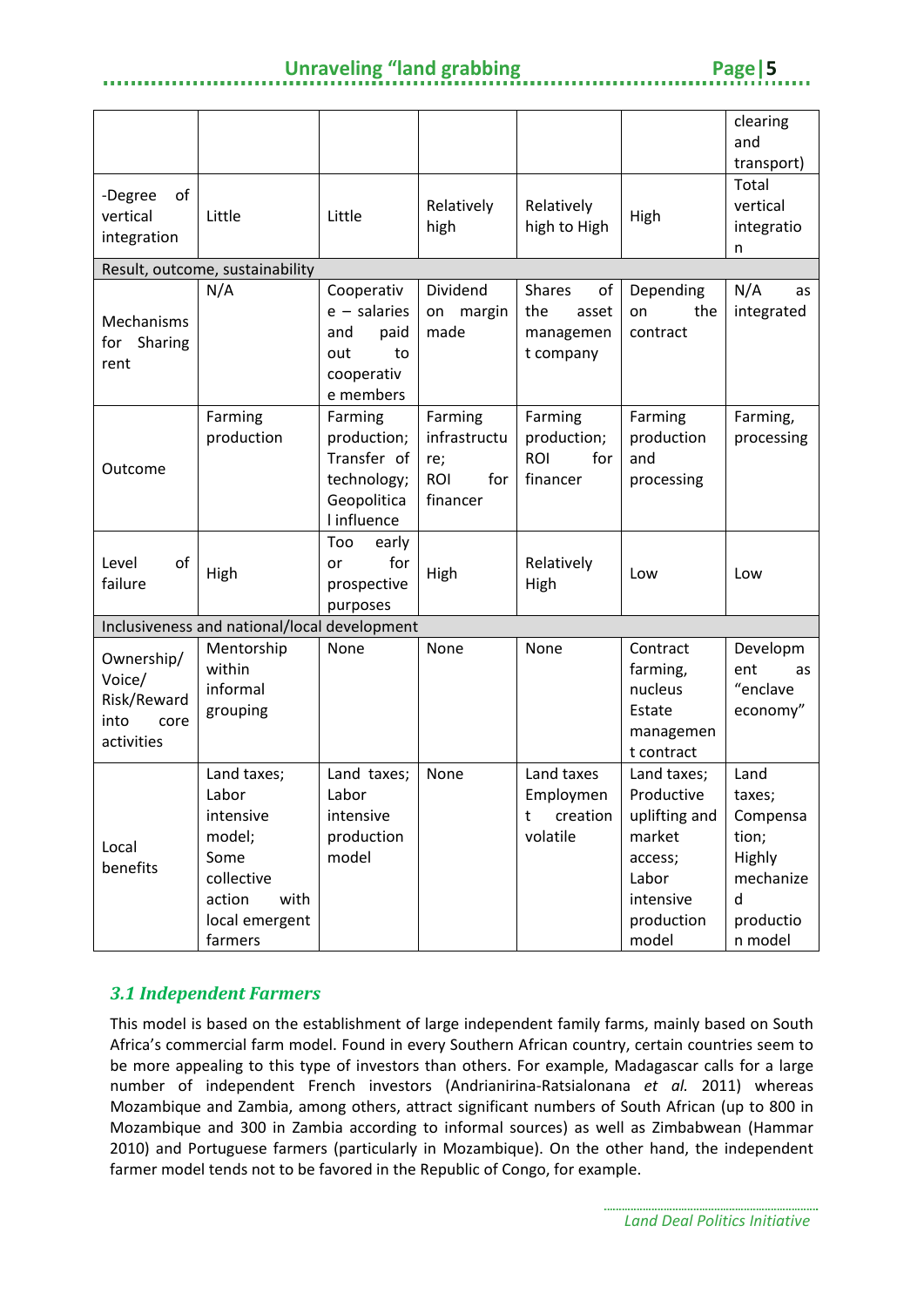#### *\** **Set-up and organizational characteristics of the model**

Some common specific characteristics should be emphasized for this model. Firstly, land is acquired at the local level, often negotiated through local authorities. The areas acquired vary from a few hundred hectares to few thousand hectares (generally less than 2,000 ha). Secondly, these farmers develop their activities independently, bearing the production costs and risks. As such, these farmers focus mainly on basic market production, going for the more profitable market opportunities, whether they are domestic or international.<sup>[3](#page-11-0)</sup> Thirdly, the investment capital originates mainly from previous savings or still on-going activities (mainly in the home country). This is related to the major difficulties these farmers face in accessing financial services. On one hand, financial services are in most Southern African countries not well established, in particular for agricultural and foreign initiatives, with high interest-rate loans (23% in Mozambique for example) often being the only financial service available. On the other hand, few of these 'new' independent farmers have a welldeveloped track record in the countries where they are planning to develop their activities, leading to banks – in both their home or hosting countries – not willing to provide working capital for these projects. Lastly, they engage in various production patterns, although mostly in fruits (mango, banana, citrus), tobacco, soy and cattle. A common characteristic is the focus on high value-added commodities produced according to labor-intensive farming systems.

#### *\** **Results, outcomes and sustainability**

There are few successful farmers in this model; most of them are struggling to establish themselves. A large share of them tried to access land, few succeed and manage to start their production, even fewer manage to continue on a long-term basis. The technical difficulties and institutional uncertainties are major factors for failure. In Mozambique for example, the only projects that are successful, at least at the time of the survey, are those with higher value-added production. RDI Ltd (litchis and potatoes, Sussundenga), AgriZA (bananas, Manica), Phoenix Farm (tobacco, soy seeds and maize seeds, Vanduzi) and GETT (intensive poultry production, Nampula) are some examples. Production of low value-added commodities (such as grain) seems not suitable, particularly when farmers are not integrated into specific value chains.

In order to overcome some of the obstacles encountered, these independent farmers adapt. As such, variants, based on institutional innovations mushrooming from the independent farmers' model, are appearing. They mainly consist of farmers establishing two types of associations or informal groupings:

Farmers setting up an auxiliary farming activity, as an extension of farming activities in their home countries. This set-up allows for the newly settled entity in the host country to benefit from continuous financial support (avoiding the dependence on host country loans or alleviating the financial pressure related to the long – often unproductive and thus costly – settlement period), but also from technological and stock transfers, developed market channels, etc. Although a focus might be to conquer host country markets, a major difference with the independent farmers is their export-orientation as they benefit from the already established markets and structures.

<span id="page-11-0"></span><sup>&</sup>lt;sup>3</sup> In the majority of the cases, farmers tend to produce for domestic markets as, compared to foreign ones, demand is often high, prices received are often above international prices (as domestic prices are based on international imports for a large majority of produce) and transaction costs (particularly transport) are lower. In some cases transportation costs are too high a barrier of entry, preventing these farmers from exporting.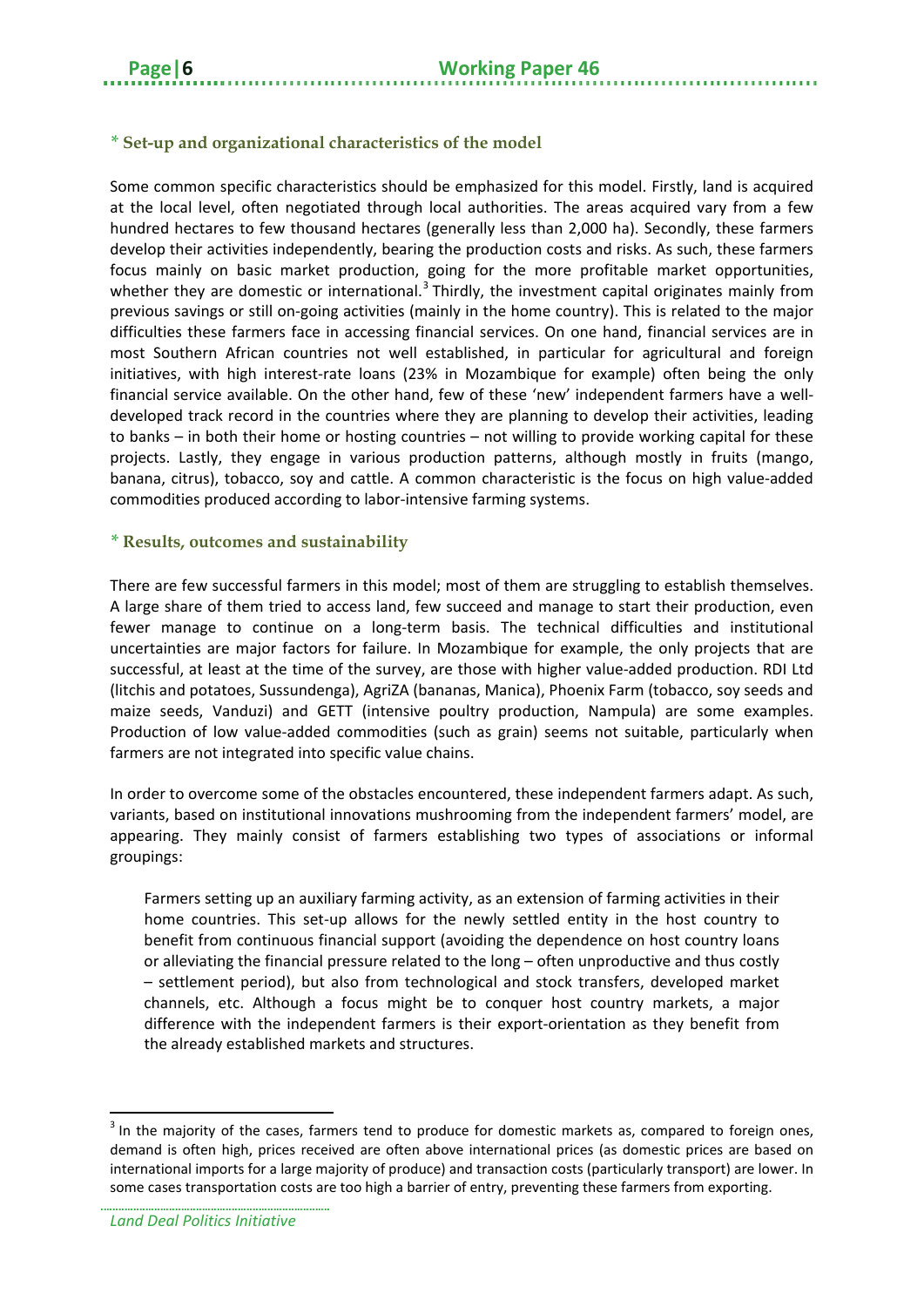## **Unraveling "land grabbing**

Farmers affected by the aforementioned obstacles tend to group themselves into associations in order to pool resources or benefit from economies of scale. Although the production itself remains independent (in all cases identified through the study), pooling of resources and working equipment leads to a significant decrease of establishment and transaction costs. It enables the farmers to reach production volumes and standards that allow them to reach economic viability thresholds and facilitate the development of input and output markets (often through contractual arrangements).

These associations are not only more stable compared to the independent farmers, they also structure the less-established agricultural sectors and value-chains through collective actions. They do so through organizing agriculture (farmers organizations, etc.), as well as by opening up markets. In the Manica province in Mozambique, foreign independent farmers and domestic emergent farmers have formed the FrutiCentro association. Lobbying together local authorities, they mainly endeavor to reach certain production volumes facilitating them to negotiate contractual arrangements with input suppliers and off-takers (often coming from far-off major urban centers such as Maputo or Beira).

#### *\** **Inclusiveness and local/national development**

Overall the independent farmer model, by nature, shows little inclusiveness with domestic farmers. Even in the case of the more associative variants, these informal groupings generally occur as autonomous and independent clusters, mainly gathering foreigners, with little interaction with local dynamics. This is also the case regarding associations with local farmers. They remain often elitist, only including better-off emergent farmers who are not representative of the majority. The FrutiCentro case is an example of the latter.

In addition, as most of these farmers are struggling, many of the potential benefits for the local communities are the first to be jeopardized. Very few permanent jobs are being created, with most of the jobs being seasonal, monthly or even daily. Even if the farming systems implemented are often labor intensive, the smaller scale and the seasonal nature of the operations imply a limited impact for local populations.<sup>[4](#page-12-1)</sup> Moreover, their geographical dispersion and the relatively small size of these investments are the main reason explaining their minimal leverage on broader developments such as infrastructure or social measures. In general, the benefit is a once-off compensation for the use of land and, depending on the national law, a yearly land use tax. Finally, since it concerns rather smaller pieces of land, access to land is often acquired through local (regional or provincial) authorities with few formal enforcement measures in place, contributing as such to nontransparency.

#### <span id="page-12-0"></span>*3.2 Cooperative model*

 $\overline{a}$ 

A further institutional innovation of agricultural investment models observed in Southern Africa is the establishment of cooperative farmers' structures facilitating the development of farming operations in the host country. As demonstrated in the Figure 1, this cooperative model is often based on multi-level governance structures varying from agricultural unions, established in the country of origin and developing activities abroad, to the development of farmer cooperatives and the establishment of farmers with collective and individual operations in the host countries. Analyzed examples of this model are Congo-Agriculture in the Republic of Congo and AgriSA-Moz in Mozambique, both engaging South African farmers.

<span id="page-12-1"></span><sup>4</sup> For example, on the 75 ha of tobacco production of one of the independent farmers interviewed around Chimoio (Manica, Mozambique), the average labor intensity is 1.13 workers/ha, varying from 0.08 workers/ha during the dry season up to 2 workers/ha in the peak of the rainy season.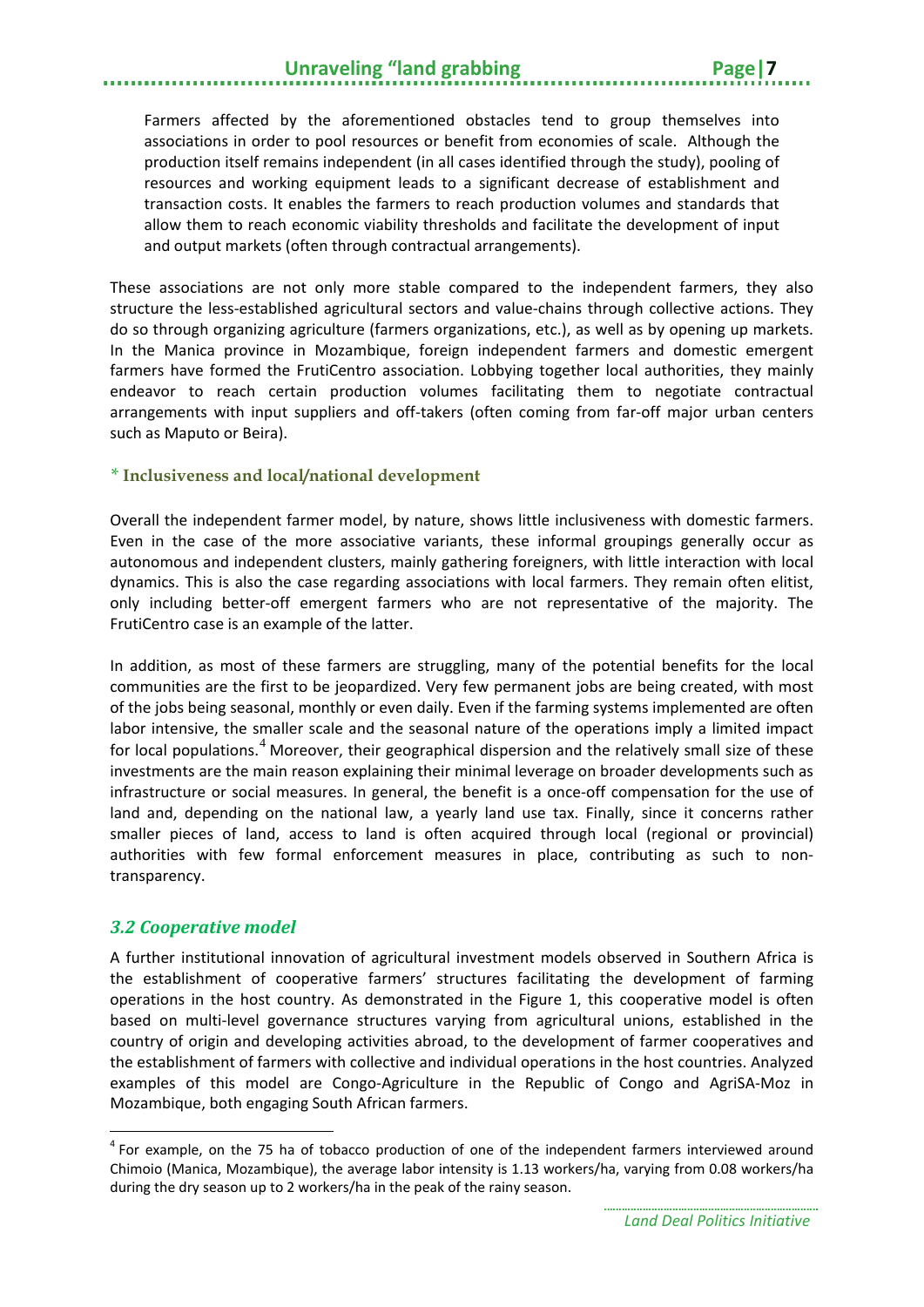

## **Figure 1: Governance structure of the Cooperative Model**

Source: Congo Agriculture (2012)

#### *\** **Set-up and organizational characteristics of the model**

These cooperative structures engage in several activities:

- o Representing the interests of the farmers engaged abroad;
- o Negotiating with national authorities on behalf of the farmers in order to obtain access to land and benefit from certain advantages (level of tax, insurance, support for infrastructure development, import/export benefits, etc.);
- o Establish and support the productive base (cooperative set-up, i.e. screen farmers, coordinate farmers, secure funding, empower members technically and institutionally, etc.)

On average, the total area concerned depends on the number of farmers involved but generally covers several tens of thousands of hectares (10,000 ha-80,000 ha).

The cooperative structure is the basis for many elements related to the development of a sustainable farming enterprise (Box 1). The financial resources come from a loan made available by an institution in the home country. The latter is made possible as the loan was taken on collectively by the cooperative structure, backed by the mother union and internationally. The initial loan is used exclusively for cooperative elements, such as overall infrastructural development and common farming activities. Secondly, the cooperative structure facilitated contractual arrangements for the off-take of the production, through its government contacts, the identification of off-takers, but also through its negotiation power with the third parties and the creation of a collective brand for commercialization [\(Favrot 2012\)](#page-29-7). The cooperative also plays a major role in the legal set up of the model, negotiating a bilateral investment treaty. In the case of Congo Agriculture, one of the first steps was the signature of a bilateral investment treaty between South African and Congolese authorities in May 2010 [\(Hall 2012\)](#page-29-8).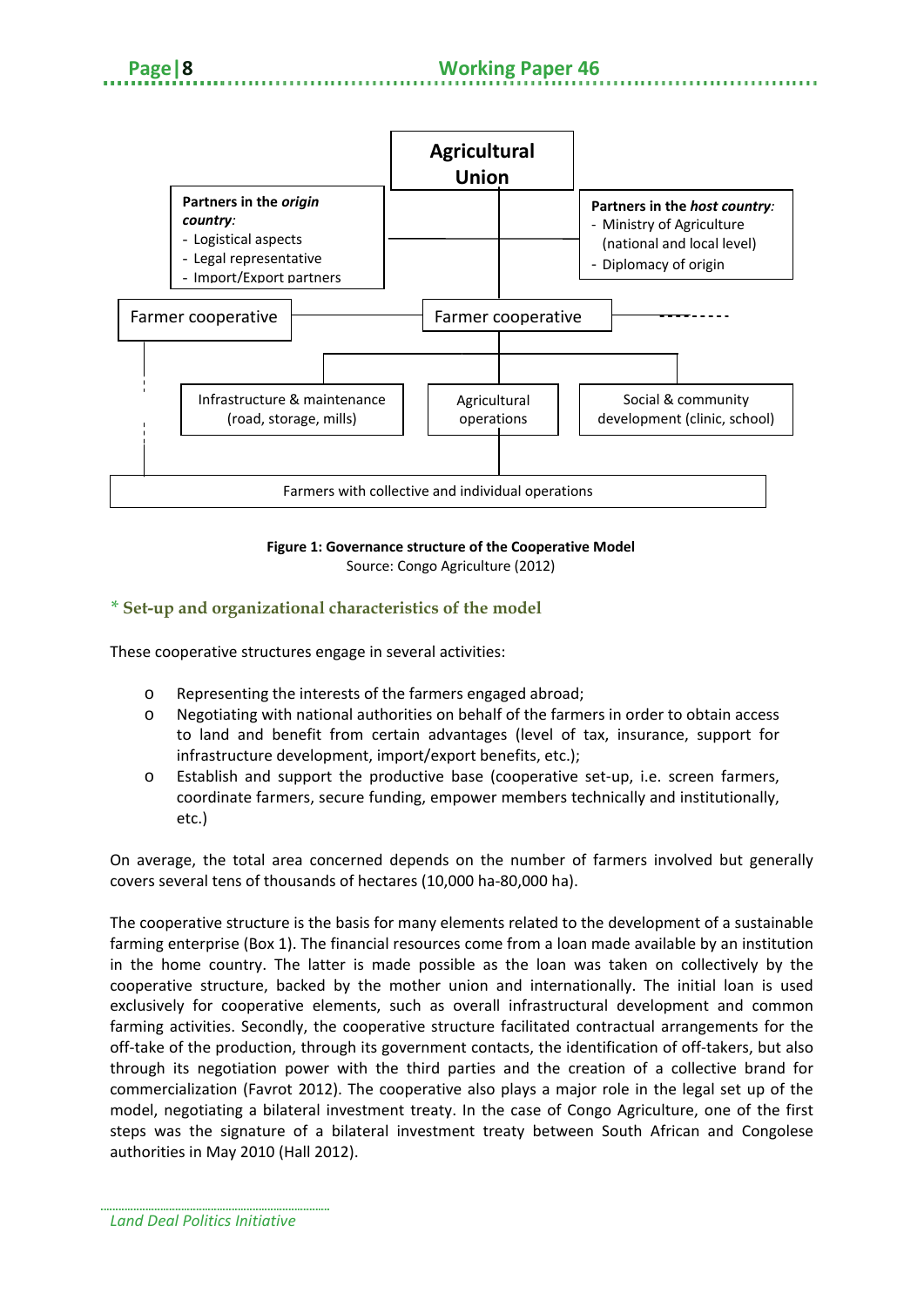Farmers are members of the mother union and cooperative structure and are farming collectively with a cooperative type of management. In a second phase, land can be subdivided and/or transferred to the partaking farmers. As is planned in Congo Agriculture, once the overall project is established, independent farming activities will be developed on individual plots. The latter will be developed autonomously, based on own inputs and contributions (for example, farmers will have to seek their own funding and lending opportunities). Three sub-models might exist in parallel: the first one will remain the cooperative activities (the farmers engaging in the latter will perceive a salary from the cooperative structure); a second sub-model will be based on individual farming activities (based on the independent farmer model); a third will take on the form of smaller syndicates that will gather a small number of independent farmers (based on the associative model).

#### *\** **Results, outcomes and sustainability**

The institutional and productive bases of these set-ups are relatively stable, mainly due to bilateral agreements, and far-reaching and multi-level negotiations and engagements on the ground. In addition, the solid organizational base opens many doors and possibilities, ranging from government support to possible contractual arrangements. In the Congo-Agriculture case, production is growing significantly (reaching 2,500 ha after the first year), creating jobs for about 45 permanent and 200 temporary staff.

Due to the bilateral agreements, performance thresholds and certain conditionalities are agreed upon. As such, again for Congo-Agriculture, the entire production (maize) was, according to the bilateral agreements, oriented to the domestic market. As imports are often the main chunk of local consumption, leading to high consumption prices, investors get good prices for their produce, while alleviating the dependency rate of the countries and lowering local consumption prices (sometimes by 50%, as in the case of Congo).

#### *\* Inclusiveness and local/national development*

**.** 

On paper, mainly related to the bilateral agreements, the projects should include a significant range of benefits for local development and populations.<sup>[5](#page-14-0)</sup> In addition, on the ground several more indirect benefits occurred. In the Congo-Agriculture project [\(Favrot 2012\)](#page-29-7):

Investors revitalized boreholes and facilitated access to the latter for local communities;

And, through employment creation and enhanced infrastructure, an effective development, based on local dynamics, was instigated and would deserve a more in depth economic analysis.

In the framework of the bilateral agreements, public infrastructure  $-$  such as roads and bridges  $-$  is enhanced by the government, facilitating the investors but also the local population access to the nearest towns, etc.

<span id="page-14-0"></span><sup>&</sup>lt;sup>5</sup> For Congo-Agriculture. these benefits range from production criteria, marketing and production use prerogatives, to the establishment of social infrastructure (schools, clinics), the development of productive assets and infrastructure (preparing fields, delivering water) and to employment creation. In addition, the transfer of technologies, and making available techniques and instruments are also often promoted on paper. In the case of Congo Agriculture for example, the creation of an "Agricultural College" is supposed to be the channel for the transfer of technologies. This includes training of farm workers, leadership training for farm managers, artisans training (plumber, woodwork, electrical), driver training and schooling education for adults (Favrot 2012).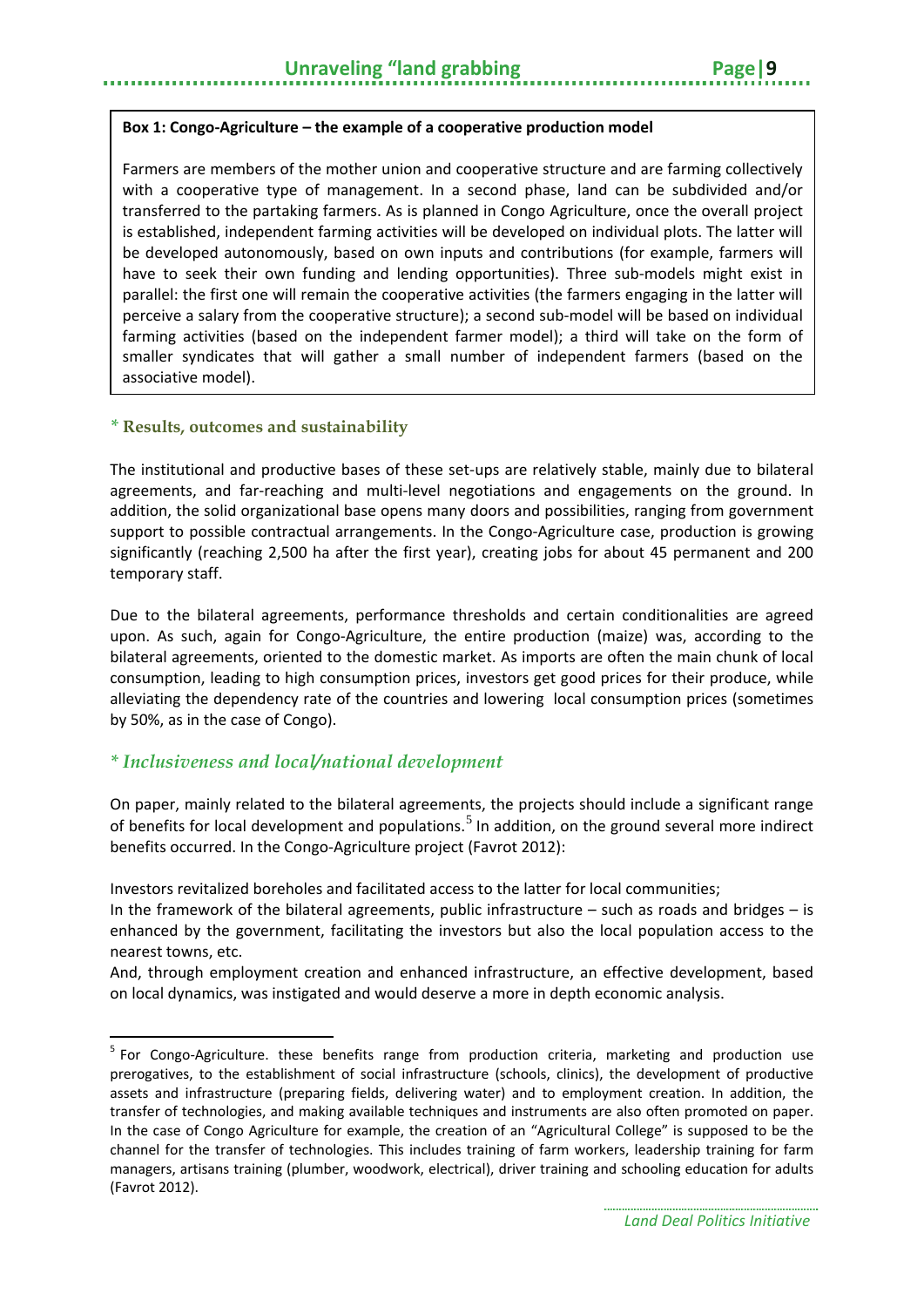This being said, this model is not an inclusive business model in the sense that local communities are not engaged and are not benefitting directly from the project. In addition, farming systems are highly mechanized (with relatively little job creation, considering the size of the project) and inspired by commercial farming operations with large-scale plantations and no out-grower schemes. Also, even if budgets for these activities and benefits are included in the business plans and agreements, the different contracts stay vague regarding the enforceability of these commitments. Here again, during the initial phases, the investors focus on their core business, leading the social aspects to fade away (at least temporarily).

#### <span id="page-15-0"></span>*3.3 The 1,000-day model*

This model has the objective to make available a ready-to-start large farm operating in food or biofuel production on the international market in approximately three years (hence the 1,000 day model). The rationale of this hybrid model is based on two assumptions:

an anticipation of a future demand for land for food and biofuel production; the significant increase of land value at the time the farm is ready to produce (and can be sold to an agribusiness company or an investment fund).

The 1,000-day model can be defined as "land speculation".<sup>[6](#page-15-1)</sup>

#### *\** **Set-up and organizational characteristics of the model**

On one hand, a developer, i.e. a consultant/entrepreneur often locally integrated but with strong foreign business linkages, secures large-scale land rights. On the other hand, a "financer", generally foreign agribusinesses (generally listed on a stock exchange market), investment funds or private equity investors, provides the financial resource (without directly engaging in the operations). The developer is either in charge of all the activities (in order to reduce risk) or, as is often the case, subcontracts parts of the activities to service providers. Because of the short timeframe of the project and the high level of risks and uncertainties, contracts are characterized by high level coordination established by the entrepreneur. The Inhassune plantation and project C3, both in the Inhambane province in Mozambique, are examples of this model.

The expectation is to raise on average a 30% return on investment after 3 years, equivalent to a 1,000 day establishment plan on farms of, on average, between 5,000 and 10,000 ha. The process to acquire the land or the right to use it is centralized. The developer uses political relations and networks, including within the relevant Ministries such as, for example, the Ministry of Agriculture, to facilitate the land acquisition process. Theoretically, after three years, once the farm is established and when the marginal profit starts decreasing, the farm is sold.<sup>[7](#page-15-2)</sup>

#### *\** **Results, outcomes and sustainability**

<span id="page-15-1"></span><sup>&</sup>lt;sup>6</sup> This model is similar to the ones found in South America (mainly Argentina) (Rabobank 2011). Rabobank's Industry Note describes this as a "land transformation model" and emphasizes that, "although they grow crops and own a feedlot and slaughterhouse, their main focus is on land transformation, developing farmland with productive potential and selectively selling those properties where values appreciation has been realized" (Rabobank 2011, p.3). This "1000 day model" is thus not new in the economic literature, though its implementation in Southern Africa is.

<span id="page-15-2"></span> $<sup>7</sup>$  The value of the farm continues to increase with the value of the production; however, one will never obtain</sup> again a sharp increase in the asset value.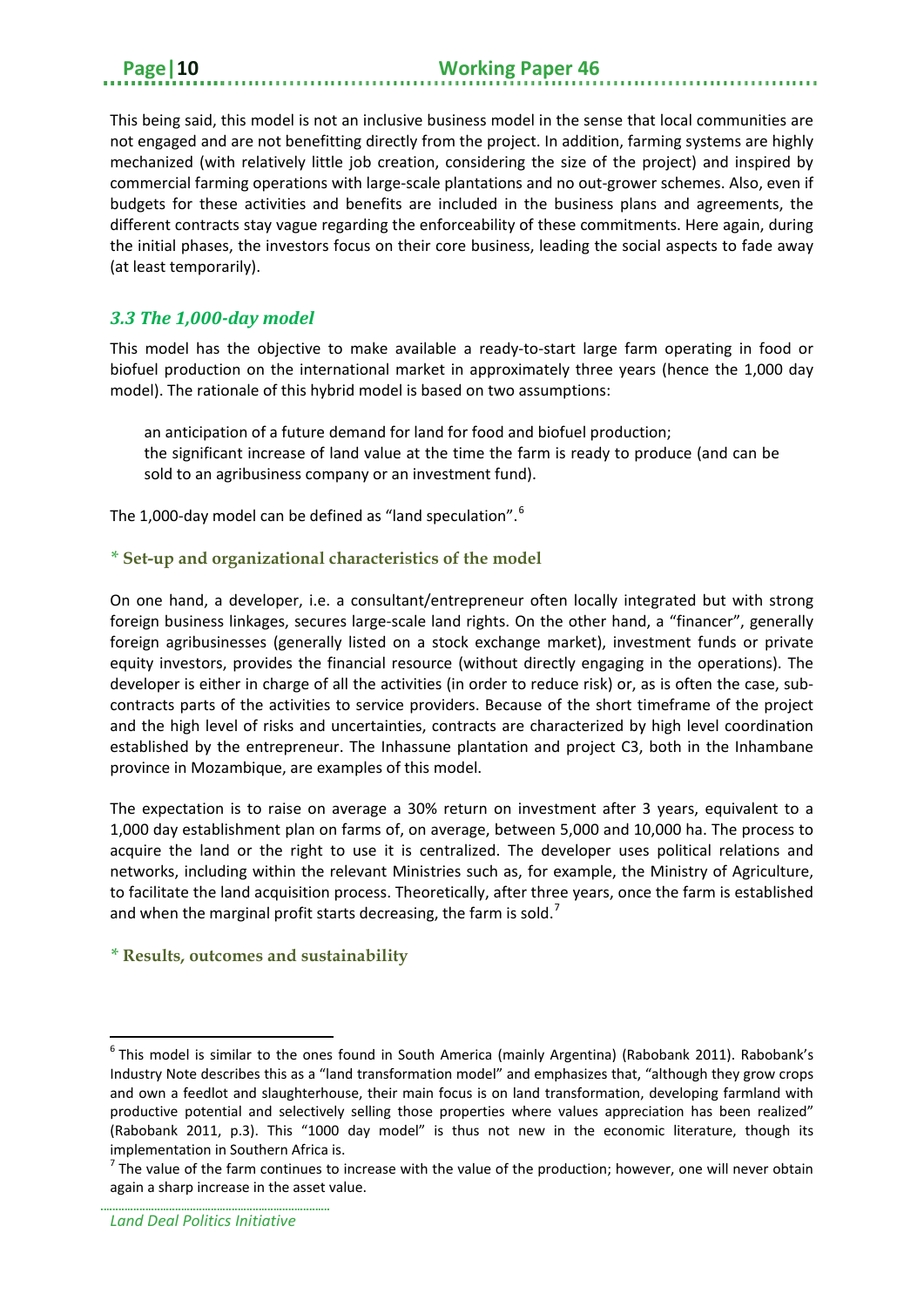## **Unraveling "land grabbing The Page | 11**

This model is one of the responses to the overall commercial pressure on land dynamics, in particular related to the jatropha promotion measures implemented in several African countries since 2004 [\(Schut](#page-30-9) *et al.* 2010) (Box2). Although many projects started, many of them are not taking-off effectively (but still allows the developer – or just the land-right holder in this case – to control the land rights), or collapsing before completion (before the 1000-days) and are never sold. For those finalized and sold, no or little effective production has come out of this model. The reason for the latter relies on the fact that the aim of these projects was never effective production, but rather land speculation by the developer. The Inhassune plantation, for example, developed by a well-integrated South-African developer, was sold according to this framework to Italian investors. During the time of the survey, a legal conflict mushroomed as the project was not suitable for effective production.  ${}^{8}$  ${}^{8}$  ${}^{8}$ 

#### **Box 2: Jatropha Speculation in Mozambique**

The Jatropha discussion started in 2004 in Mozambique when the President Armando Guebuza announced "Mozambique should be an oil-exporting country, […] and jatropha should be planted on all unused soils" [\(Schut](#page-30-9) *et al.* 2010). Since then, active promotion of jatropha production started in Mozambique. This promotion, as well as the European Policies on renewable energies and biofuels (20% renewables, 10% blending of biofuels for the transport sector) and considerations regarding jatropha's drought resistance, creating the perception of Mozambique as a place with great opportunities for the development of jatropha, attracted numerous private investors, especially Europea,. In the meantime, project developers and asset management companies secured land rights over large tracks and proposed their skills to foreign investors. In 2007, the Government of Mozambique and the High Commissions of different countries (Italy, Netherlands) organized conferences on investment in biofuel production to facilitate its development and attract foreign direct investment. These were opportunities for project developers and asset management companies to present their projects to foreign investors and secure partnerships and financial resources. These promotional initiatives as well as of the lack of knowledge of investors led to the establishment of speculative models that never turned into productive ones. At present, the jatropha boom in Mozambique is over and the crop is not presented anymore as a strategic commodity for the country's agricultural development.

#### *\** **Inclusiveness and local/national development**

This is probably the worst model in terms of inclusiveness and benefits because it is based solely on the capture of a rent from land transformation. Due to the centralized process and the timeconstrained implementation, it results in a lack, even total absence, of consultations with the local communities, almost no employment creation and in many cases no effective production. The large amount of failures of these projects has left the local communities not only with unproductive projects, but without any of the compensations promised.

#### <span id="page-16-0"></span>*3.4 The Asset Management Companies model*

This model is characterized by the use of an asset management company as link between financial and business corporates willing to invest in agriculture. In comparison to the 1,000-day model, the objective of the asset management company model is not speculative but productive. In Mozambique, projects established for rice production in Chokwé, jatropha in Buzí and Gondola, sugarcane in Chemba and soya in Gurué have used this approach. Many of the South African based

**.** 

<span id="page-16-1"></span><sup>8</sup> Interview with the CEO of ESV Bio Africa, 10/05/2012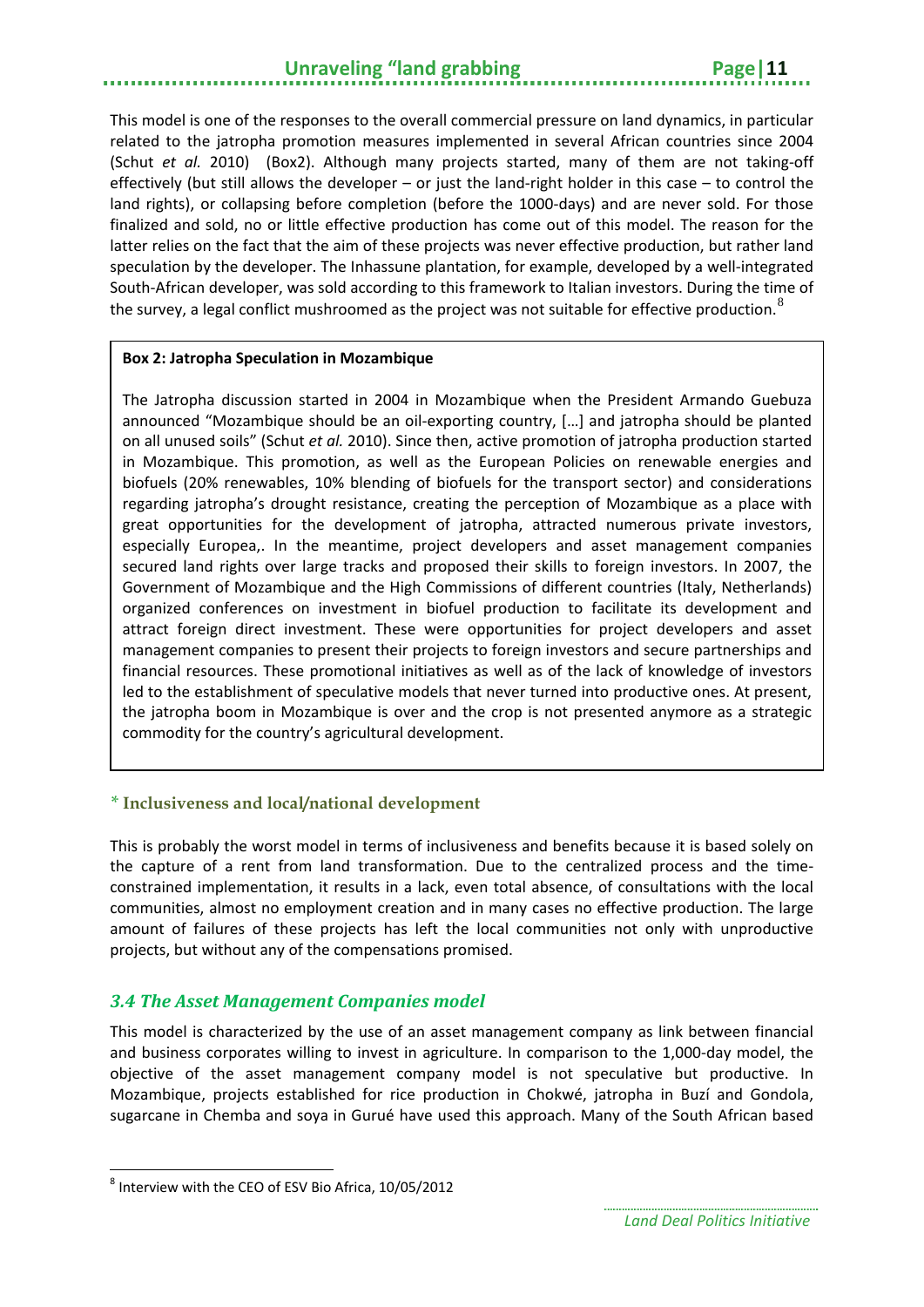asset management companies investing elsewhere in Africa, such as the Zeder-Chayton operations in the Mkushi farm block in the Zambia's Central province, are similar.

#### *\** **Set-up and organizational characteristics of the model**

The financers are investment funds, willing to invest in agriculture. Several types of investors, presently negotiating their engagement or already actively involved, were identified, including: endowment funds (Emvest); corporates (Tata investment corporation), listed funds (Trading Emission PLC), private equity funds (BSX) and development finance institutions (FMO with the Dutch development bank and Phatisa with the French Cooperation) (Ducastel and Anseeuw, 2013). As financial institutions, they do not directly engage in the agricultural activities. The latter is engaged, as presented in Figure 2 [\(Buxton](#page-29-4) *et al.* 2012), by the fund managers and the asset management companies who play a central role in the fund-models set-up. In addition, in a large number of cases, side-sell analyst and auditing companies (Price Water House Cooper, KPMG, Ernst & Young, etc.) are contracted to monitor the activities implemented by the asset management company (Figure 2).

Two established process are found on the ground. Firstly, investors launch a tender for a manager with a specific mandate; or secondly, which was more often found on the ground in the developing countries, the asset management company takes the lead in defining and establishing the project, while trying to get financers on board. In any case, asset management companies are responsible for the effective work on the ground, including fund management, project set-up and management (from land access and production to the organization of output markets), etc. The asset management company can either develop the land itself or contract specialized service providers. For example, The Niqel jatropha project in Buzi (Mozambique) invested in all the heavy machinery (bulldozer and excavators) needed to realize the land preparation (an initial investment of over US\$4,000,000 financed by the Dutch Jatropha Consortium), whereas the SunBioFuel project in Manica (Mozambique) subcontracted specialized service providers, Unitrans and Pressa, which were already well established in the road construction and forestry sectors.



Source: Buxton *et al*. 2012

Focusing on financial indicators (mainly high and short-term returns on investment), these financial corporates prefer large-scale commercial and mechanized agricultural projects, covering between 5,000 and 10,000 ha without outgrower schemes. In addition, they generally use advanced risk management strategies.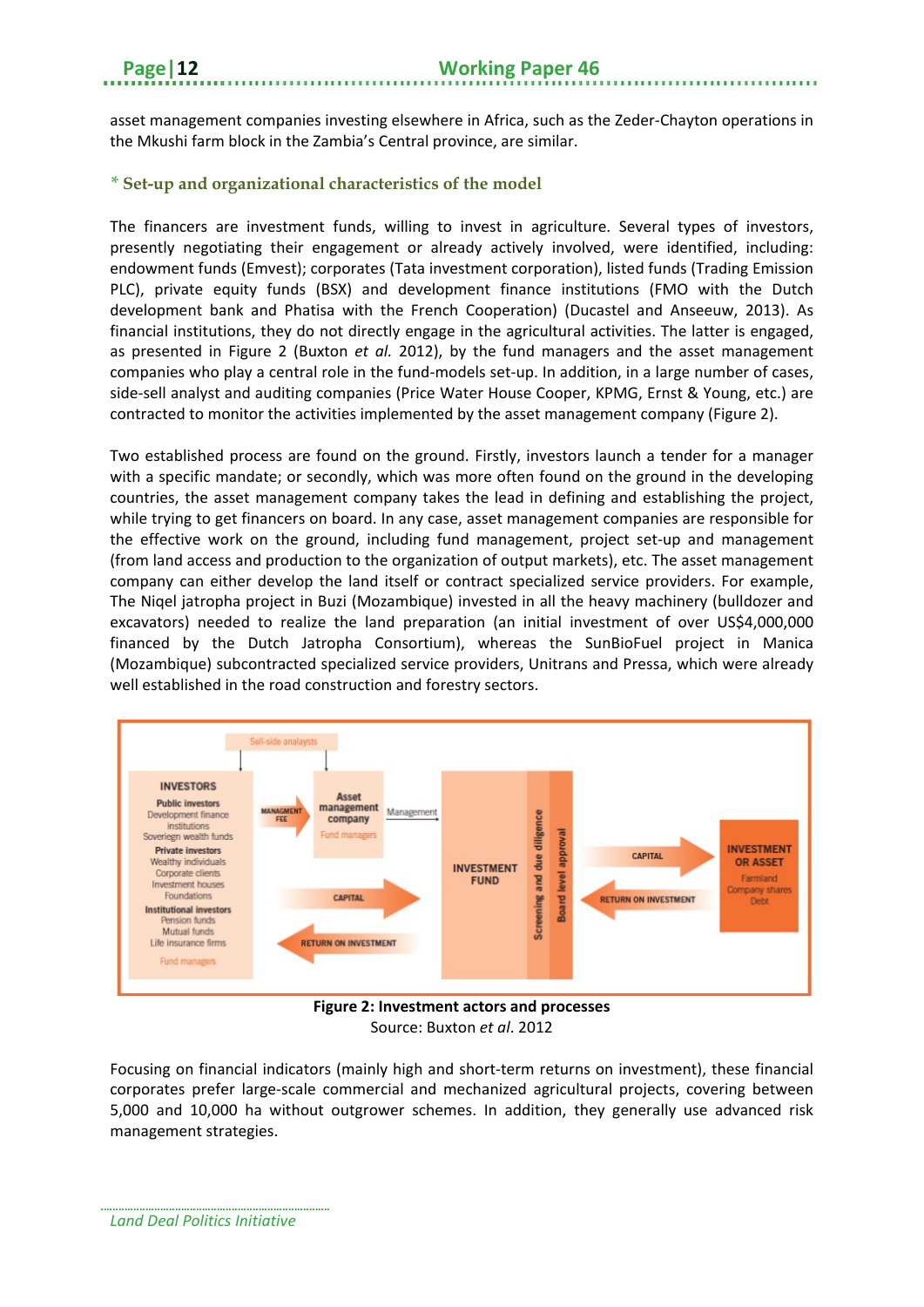While the production is delocalized (Mozambique, Zambia), investment funds, and more particularly the asset management companies, tend to reduce investment risk, by being based in more stable and well-established countries, such as South Africa. This strategy enables them to benefit from advanced financial tools (multi-peril insurances, futures and hedge markets);

Geographical and commodity diversification through investment in several projects and countries also allows them to manage production risk, while benefiting from economies of scale (related to input purchases, reaching volume thresholds for market access, etc.);

Focus purely on more lucrative markets (often host country or export), although – due to often higher output prices in the host country – many asset management companies are increasingly focusing on local markets. As such, while Emvest initially produced primarily for its home base and retail hub in Midrand (South Africa), it is now developing its activities around retail opportunities with locally based supermarkets.

#### *\** **Results, outcomes and sustainability**

The results of this model are nuanced. The technological and financial instruments have little (or certainly less) impact in unstable and not well-established environments. Much lower than expected returns often lead to a loss of confidence in many asset management companies and the withdrawal of funds. In many cases it resulted in a "cash-trap" and in the project being put on "stand-by" for a couple of years (Box 3). This is particularly true in the case of the asset management company taking the lead in project development before having secured finances.

#### **Box 3: The "cash-trap" situation in Mozambique**

One of the main results of the analyses conducted in Mozambique is the evolution of the organization of this model. Until 2010, financers were mainly financial corporate focusing on high and short-term returns on investment (15% on 5 years). However, suffering from the financial crisis and facing difficulties to obtain the high short-term returns expected, most of the corporate financers stopped investing. This situation resulted in a risky and chaotic development of the project with often one or two years of "stand-by". The situation is then characterized by the ownership of a project with several hundreds of hectares already planted and several thousands of hectares for potential development but without funds to continue the activities. During this period of "cash trap", the activity and number of people employed sharply decrease and are reduced to the minimum level for the maintenance of the area already planted. In the case of the large-scale SunBioFuel jatropha project in Manica, the corporate financer retracted its partnership after 3 years (in 2011) of the established 2,300 ha of jatropha plantation. From that time, the asset management company stopped employing most of the 200 workers and only maintained the management team and 5 workers to realize the maintenance of the plantation. The asset management company only found new investors in early 2013 and activities should start again in 2014<sup>[9](#page-18-0)</sup>. A similar situation is happening to the Grown Energy Zambeze sugarcane project in Chemba.

Consequently, the financial uncertainty results in two evolutions regarding this model. Firstly, it results in tighter control mechanisms, mainly through a higher degree of coordination and vertical integration by the asset management company. The Emvest example is again illustrative: EMVEST – initially only engaged in primary production but endeavoring to secure its own market linkages – is taking charge of the fresh produce sections of the newly planned SPAR supermarket in Beira (Mozambique). Secondly, asset management companies (particularly those who are not able to vertically integrate on their own) are now looking for business corporates with experience in

<span id="page-18-0"></span> $9$  Interview with the Manager of Sunbiofuel, 24/05/2013.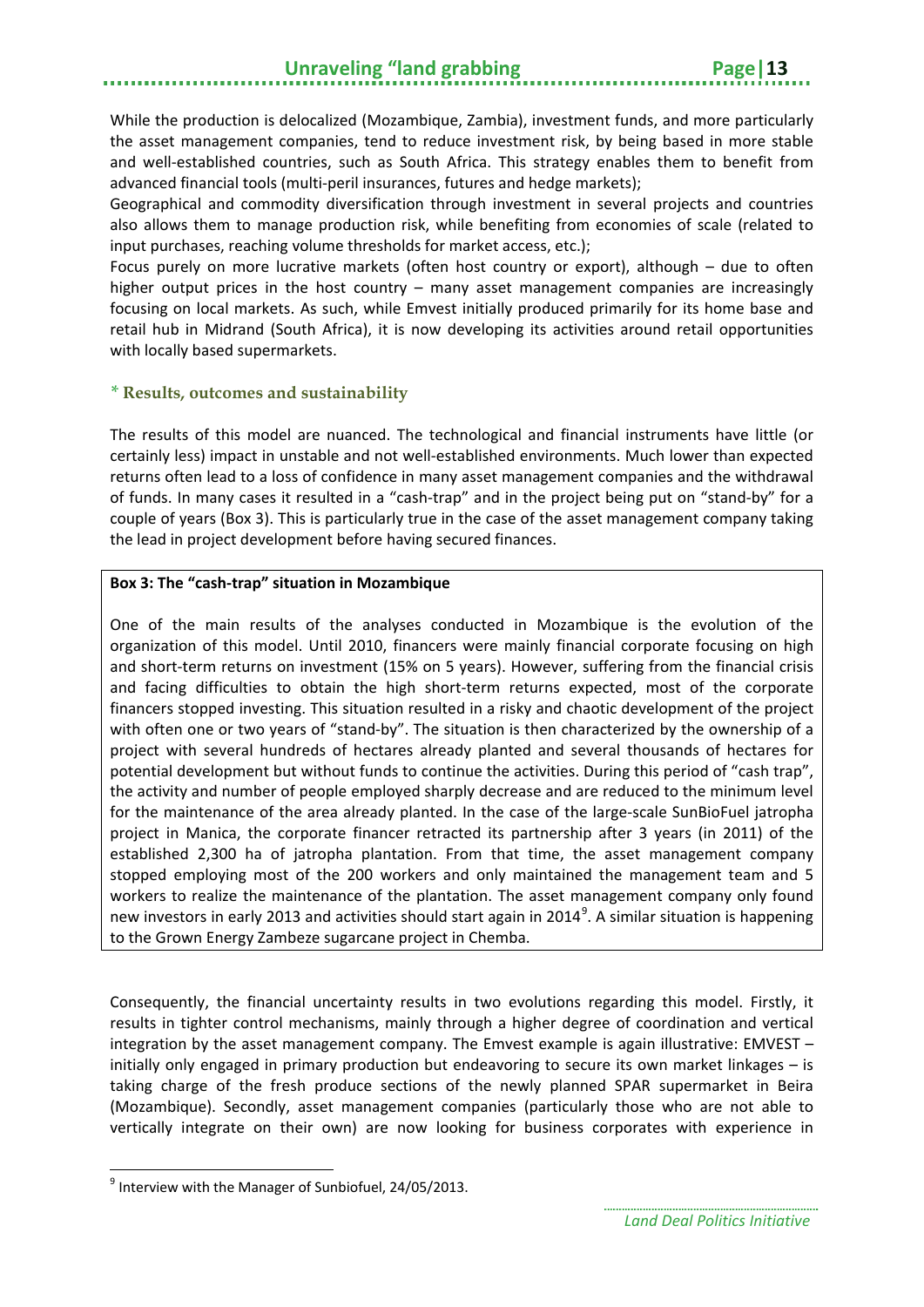agribusiness value chains (sugarcane multinational companies, fertilizer producers or food and oil processors) to finance their projects as well as to overcome certain of their obstacles (market access). This change in partner implies a modification of the financial objectives and, consequently, of strategies. As such, a shift appears from short term to medium term returns (after 15 years) and, most importantly, a more significant focus on the acquisition of "raw material" coming from these projects for their other processing activities.

#### *\** **Inclusiveness and local/national development**

Although the production can benefit domestic economies, the potential benefits for local communities are often limited and mainly delayed because of the financial uncertainties faced by the asset management companies. Again, for most cases interviewed in less developed agrarian economies (i.e. other than South Africa) and where asset managers take the lead, the initial risky establishment of activities is a compulsory pre-requisite to find investors interested in financing the project. However, this period of "cash trap" is often perceived by local community members, local government official and NGOs as the failure of the project and leads to latent conflicts.

#### <span id="page-19-0"></span>*3.5 Contracting model*

The main characteristic of this model is its structuration around contractual arrangements for production. This model can exist in its most simplified format, such as contract farming, or as more complex institutional arrangements, as described by [\(Cotula](#page-29-9) *et al.* 2010). As such, beyond contract farming, three other variants or sub-models are identified.

The first sub-model is a *nucleus-estate* one, centered around agribusinesses, which are partly integrating primary production activities and partly procuring through contractual arrangements with local (or foreign) farmers. An agribusiness integrates directly through primary production (the nucleus) on a large scale (several hundred to several thousand hectares) and indirectly through the development of outgrower schemes (the estate). Although previously mainly embedded within high value crop export value-chains (high quality vegetables or organic sugarcane for example) [\(Burnod](#page-29-10) *et al.* [2012\)](#page-29-10), it is presently developed for a diversity of production models, for example by SAB-Miller in Tanzania or by Companhia de Vanduzi in Mozambique.

The second sub-model is a management contract under which the agribusiness develops all the activities in exchange for access to land. This kind of contractual agreement can be referred to as a "*reverse tenancy" sub-model* [\(Colin 2013\)](#page-29-11), where individuals, farmers' associations or communities make available land to an agribusiness which exploits it for their own account. Examples of this submodel are often found in the plantations sector, such as for eucalyptus plantations in the north of Mozambique, or in South Africa where agribusinesses manage the land on behalf of land reform beneficiaries [\(Lahiff](#page-30-10) *et al.* 2012).

These models go beyond contract farming, which has been developed extensively in the region [\(Pitcher 1998,](#page-30-11) [Vermeulen](#page-30-5) *et al.* 2010, [Freguin-Gresh](#page-29-12) *et al.* 2012) but which does not entail the acquisition of land for primary production by the agribusiness.

The third one, the *ingrower sub-model*, consists of independent farmers or agribusinesses that acquire land for his/its own production and provides (un-used) portions of land to selected local farmers or employees to cultivate. All farmers, i.e. agribusinesses/main commercial producers and ingrowers produce according to a common technical itinerary, including input and output channels.

#### *\** **Set-up and organizational characteristics of the model**

*Land Deal Politics Initiative*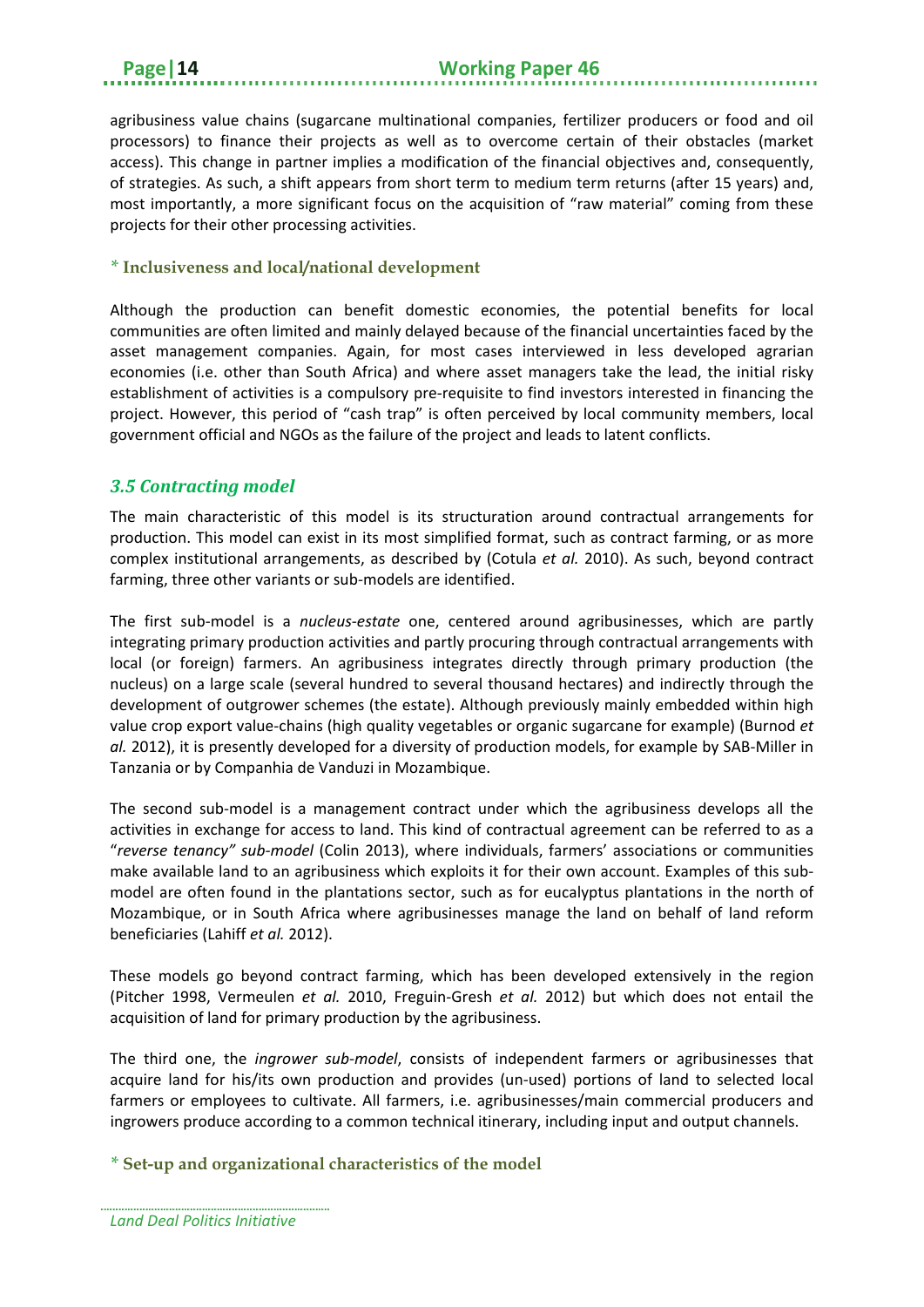Every sub-model has its own organizational characteristics, depending on the terms of the contract. However, they all imply some common aspects.

First of all, the main aim of these agribusinesses entering primary production is to secure supply of production at a lower and more stable price (compared to the prices on the present global markets), often in order to sustain the significant investments in (processing) facilities in which they are engaged.<sup>[10](#page-20-0)</sup> Their strategy is then based on a trade-off between their own production (but which implies production risks), contractual arrangements with local farmers (with a certain level of transaction costs), and procurement on the spot market (characterized by quantity and price fluctuation).

Secondly, these contract models present a high degree of coordination, managed by the agribusiness or main commercial entity/farmer. As such, the latter imposes all production specifications and controls input and output markets. In many cases, the agribusiness also controls the entire technical itinerary of production, such as planting patterns, seed varieties, fertilizers, chemicals as well as technical support – which are provided by the agribusiness, while payed by the out- or ingrower. By doing so, they secure continuous supply and reduce (contracting) transactions costs. To facilitate this coordination, agribusinesses work with farmers' associations or groups (from 5 to 50 farmers).

#### *\** **Results, outcomes and sustainability**

**.** 

Established by well-structured and developed agribusinesses (often multinationals) or commercial entities/farmers, the model is relatively stable. In addition, the association between agribusinesses and farmers allows overcoming the many obstacles encountered by local or independent commercial farmers (finance, input and output markets, etc.). As such, many local and independent farmers (including those described in the first model) seek to enter in such contractual arrangements with agribusinesses.

Important to note is the engagement, directly or indirectly (i.e. financing of such models) of nonagricultural businesses on the basis of similar models in agriculture (for example, besides supermarkets, breweries such as SAB-Miller in Tanzania, also mining, marketing and transport companies have been engaging in primary agricultural production).

Promoted as public-private partnership by national governments and international institutions, this strategy is often seen as a "win-win-win" situation for the agribusiness, local/independent farmers and the national governments/international donors. The establishment of such models is thus often supported and relies on the financial and technical participation of international donors and NGOs (Box 4). For example, the former benefit from financial resources or concessionary loans. NGOs and development projects are also involved to secure land rights for the farmer associations<sup>[11](#page-20-1)</sup> or providing them with inputs.

#### **Box 4: Numerous examples of State and donor support for diverse contracting models linking agribusinesses with local/independent farmers**

\* The corridor or cluster approaches – The Beira Agricultural Growth Corridor (BAGC) The BAGC initiative is a partnership between the Government of Mozambique, private investors, farmer organizations and international agencies. It was launched in 2010 and aims at promoting

<span id="page-20-0"></span> $10$  This is the case for the sugar industry for example, where the mils have to turn a certain number of hours a day in order to be economically viable.

<span id="page-20-1"></span> $11$  The process of land right formalization have been realized through the Iniciativa Terras Comunitarias program (ITC) and the soya producers are benefiting from seeds and technical support from Technoserve.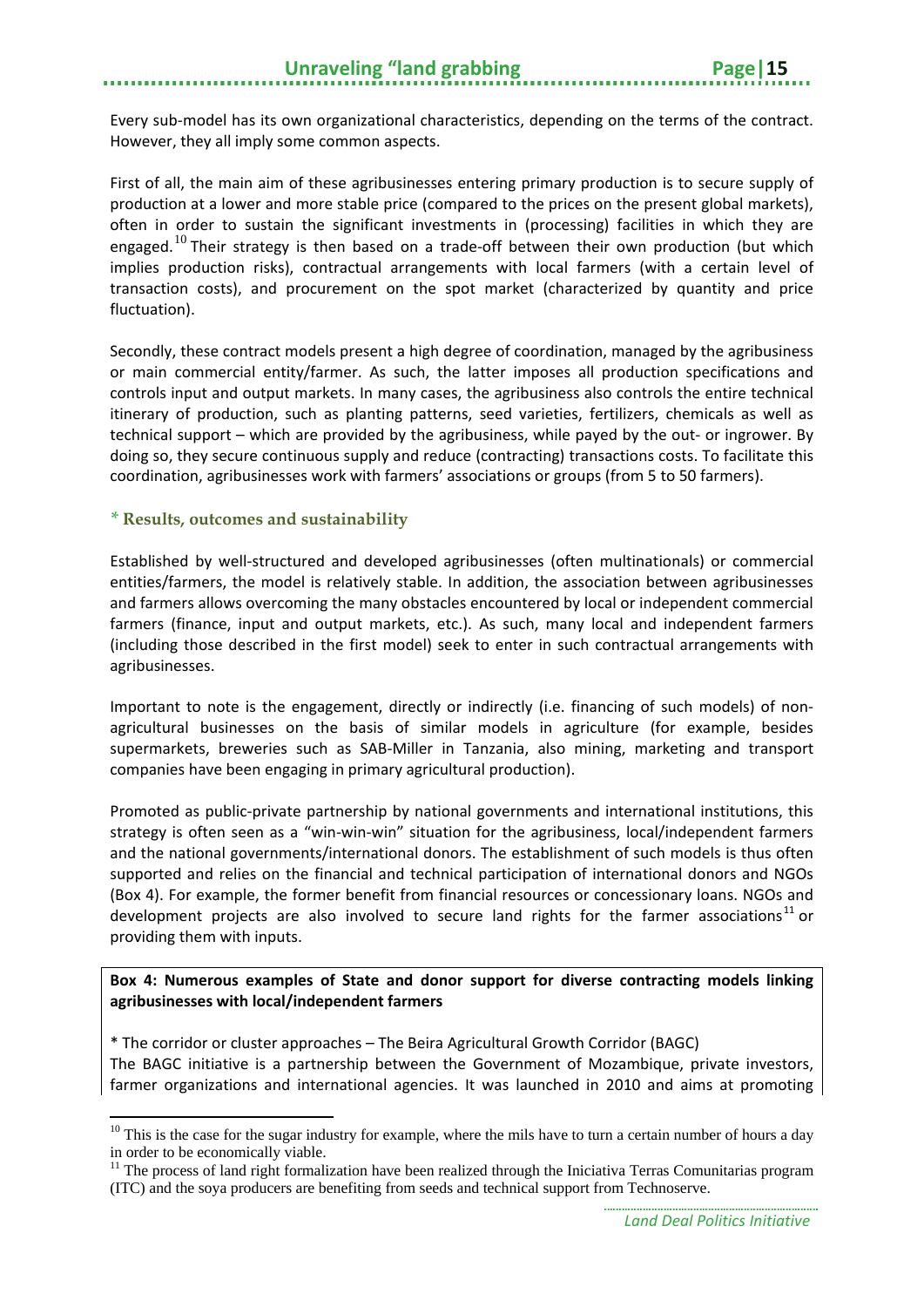increased investments in commercial agriculture and agribusiness within the Beira Corridor (Tete, Sofala and Manica Provinces). One of their facilities, the Smallholder Support Facility, supports the implementation of initiatives leading to the development of sustainable and replicable models of integrating smallholder farmers into markets. The facility will focus on those initiatives that seek to address agricultural support service constraints faced by market-focused smallholder farmers. The range of initiatives to be financed includes: i) Innovative models for supply of relevant agricultural support services (technology development and transfer initiatives, training, credit etc.) benefiting smallholder farmers; ii) private sector-driven outgrower schemes in priority value chains for the corridor.

#### \* Strategic partnerships for South Africa's land reform beneficiaries

In the framework of South Africa's land reform programmes, large areas of high-value irrigated land have been restored to relatively poor communities. In order to maintain the productivity of commercial farming enterprises, and to maximise long-term benefits for their members, these communities have entered into contractual arrangements with so-called 'strategic partners', most of which take the form of joint ventures. While the state funds the land transfer and provides certain start-up grants, the strategic partner is expected to provide technical and managerial expertise and arrange access to commercial sources of credit. In return, the strategic partners expect to benefit from a share of profits, a management fee and opportunities for additional upstream and downstream activities. Communities stand to benefit from land rentals and a share of operating profits, as well as jobs and training opportunities for their members (Lahiff et al. 2011).

#### *\** **Inclusiveness and local/national development**

This model can be beneficial in terms of local development. Not only does it contribute to job creation in the processing segments, it also facilitates the inclusion of independent farmers based on different schemes. The reduction or removal of entry barriers can allow "accumulation from below" [\(Cousins 2013\)](#page-29-13). In addition, this model, related to its often centrally negotiated set-up and support by government or international donors, is benefiting from publicly supported infrastructural development (i.e. road infrastructure, electricity, water), which is also furthering local development. Some of the agribusinesses engaged in this model, through their corporate social responsibilities programs, also engage in social infrastructure development through the development of schools, clinics, etc.

However, due to a problem of inconsistency, high quality standards of increasingly restructured markets [\(Louw](#page-30-12) *et al.* 2007), and biased power relations [\(Lahiff](#page-30-10) *et al.* 2012), this model might show unequal benefit repartition as well as an exclusionary pattern of local/community farmers [\(Freguin-](#page-29-12)[Gresh](#page-29-12) *et al.* 2012). Also, emerging (often urban) elites, as well as foreign commercial producers, tend to be integrated more easily into these models. This is particularly the case of several independent South African farmers, who are invited by agribusinesses to get involved in contract models in third countries. Lastly, the social implications of some of these should also be highlighted as farmers find themselves incorporated into production chains in which they are isolated actors with no decisionmaking or orientation power. With technical capital used not belonging to them but is made available, owned and managed by the management company, these farmers' situations are increasingly similar to those of proletarian agricultural employees, service providers or even just rent-seekers [\(Anseeuw](#page-28-5) *et al.* 2011).

## <span id="page-21-0"></span>*3.6 Agribusiness Estate*

This model is characterized by the full vertical integration of the different segments of an agricultural value-chain, mainly through foreign multinationals or listed enterprises on foreign stock markets.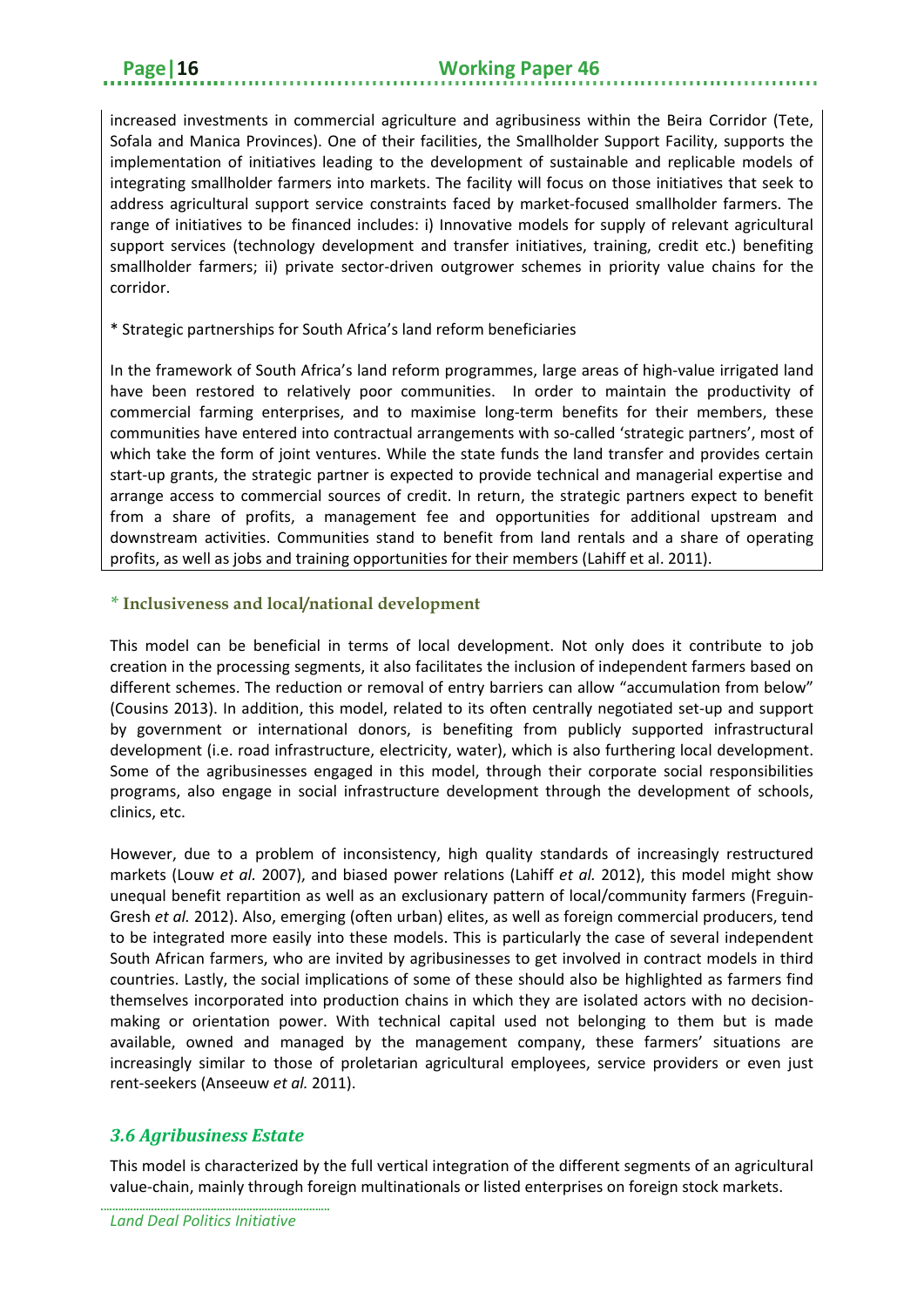#### *\** **Set-up and organizational characteristics of the model**

Several forms of such enterprises are identified:

- o Large private agribusinesses, expanding their markets and portfolios (eucalyptus plantations in Mozambique by Portucel; cattle breeding with control of feed production, feedlots, abattoir and even retail networks by Zambeef in Zambia);
- o Colonial structures that are being revitalized by the host government, by recalling and redeveloping old and faded ties (mostly for the sugarcane plantations and mills in Mozambique);
- o Foreign parastatals aimed at securing access to agricultural commodities (for example, for food security in the country of origin, etc.). This is the case of a Malaysian investor in Congo Republic [\(Favrot 2012\)](#page-29-7).

These very large projects (often more than 10,000 ha) often rely on irrigated crops, are highly mechanized and involve capital-intensive business models.

Total integration relates to diverse elements. A first element is related to the crop characteristics. This is particularly the case for sugarcane production, for example, which necessitates direct transformation. Companies such as Illovo, Tongaat-Hulett and TSB are very well established in the region and are presently investing in Southern African countries based on this model. As well as these South African companies, some European companies (Tereos in Mozambique for example) are also present. It is also the case for eucalyptus as a large part of its value comes from the transformation process. A second and more recent tendency is the decision of certain transformation industries to integrate primary production. Such processes have been accelerating since the food price crisis, the reduction of world food stocks and the increase of basic food commodity prices in 2008-2009 (mainly with the aim to reduce costs and secure procurement). This is the strategy for certain fruit and vegetable transforming enterprises, integrated beef and other meat productions.

#### *\** **Results, outcomes and sustainability**

On one hand, these large operations may have important implications for national agricultural sector growth as well as energy autonomy but, on the other hand, imply important risks. These large projects are often considered to be strategic by national authorities. This political support generally implies a centralized decision regarding the approval of the project and access to land. In the case of the eucalyptus value chain and also in the sugar value chain, the large financial resources invested in these projects, the industrial management of the processing factory and the risks involved in contracting with other farmers, push for greater control of the value chain by agribusinesses. As such, this agricultural investment model presents a high level of coordination or even a total integration of all the activities. Although some agribusinesses contract with service providers able to furnish solutions for very specific activities, such as loading and transport logistics and for a broader range of mechanized services, in the majority of the cases, the agribusinesses vertically integrate all the activities. Finally, this mode of production is based on large-scale, intensive mono-cropping, which is not without environmental concerns.

#### *\** **Inclusiveness and local/national development**

Beneficial at a national level (alleviating food security, increasing food production and job creation), benefits for local populations often remain limited. The latter could be potentially higher, particularly in the framework of the company's corporate social responsibility (CSR) strategies. Also, as a result of the strategic character of these investments for host governments and the political support deployed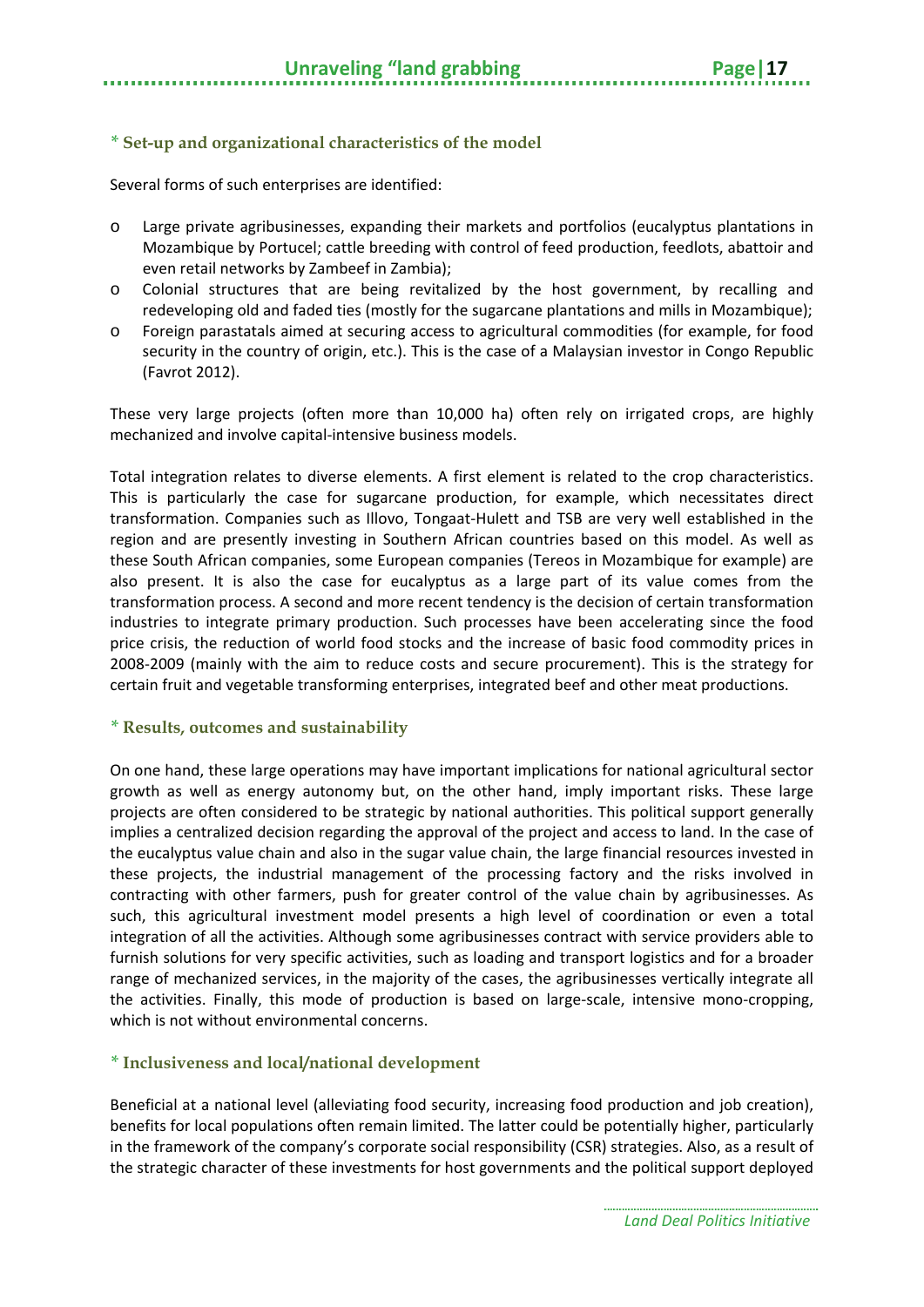for such projects, this model implies a centralized decision process, often leading to a lack of consultations with the local population (Box 5).

#### **Box 5: Centralized establishment of agribusiness activities, leaving out local communities**

This is the case for the eucalyptus value chain for paper production in Mozambique. The Portucel company will establish (in 2015) two factories in Manica and Zambezia provinces with planned employment for more than a thousand people each. In order to secure enough raw materials, the Government of Mozambique allocated land rights on more than 200,000 ha to Portucel.<sup>[12](#page-23-2)</sup> Not consulted and thus leaving local communities with few refusal opportunities, the provincial Geography and Cadastral services even received letters from the central Ministry of Agriculture indicating that they had to approve the land right allocation for a specific investor.  $^{13}$  $^{13}$  $^{13}$ 

In addition, this model is an example of what [Ferguson \(2005\)](#page-29-14) calls "enclave economies". [Hall \(2011\)](#page-29-15) described these models as "*involving outright takeover of land and related resources and the construction of related infrastructure, partly to provide inputs and process output of a commercial enterprise*." This is certainly the case of the Mkushi farm block in the Zambia's Central province, which – although still dormant for the most part – is an enclave identified for the promotion of largescale commercial entities. Lastly, and particularly in the case of foreign parastatals aiming at securing access to agricultural commodities, the full production might be exported to the investing country, leaving out local markets and economies.

## <span id="page-23-0"></span>**4 The difficult trajectory of foreign agricultural investments in Southern Africa**

Certain models seem to be developing more in specific countries. All models tend to develop in relatively liberal Zambia. Congo tends to rely on a centralized administration, leading to models based on bilateral negotiations such the cooperative model, the nucleus-estate and the agribusiness one. An intermediary dynamic can be identified in Mozambique, where at the national level a more centralized system leads to the larger cooperative/nucleus-estate/asset management ones; however, through its provincial administration, independent, associative and asset management models are established at provincial level.

Despite these divergences, all the models reflect three common tendencies: a high investment failure rate, a tendency to increased value-chain integration and little inclusiveness of local populations.

## <span id="page-23-1"></span>*4.1 The rush back home? A large majority of investments are failing*

A consensus exists in the research community on the fact that a high proportion of deals that are reported by the press are never implemented [\(Anseeuw](#page-28-3) *et al.* 2012). Indeed, the failure of a project can happened at different stages of negotiation or implementation. A lot of investors expressed interest or even started the process to get access to land but abandoned the project before getting the official recognition of their land rights. Nevertheless, even among the project that managed to obtain their formal land rights and started establishing their project, a high level of failure had been identified. In this case, we consider a failure of the project when the management team of the project left the area for more than a year. A detailed analysis of the agricultural projects approved between 2007 and 2012 in four Mozambican provinces (Sofala, Manica, Zambezia and Nampula)

<span id="page-23-3"></span><span id="page-23-2"></span><sup>&</sup>lt;sup>12</sup> Interview with the general manager of the eucalyptus plantation, May 2013.<br><sup>13</sup> Interview with staff of Geography and Cadastral Provincial Services in a central province of Mozambique, March 2013.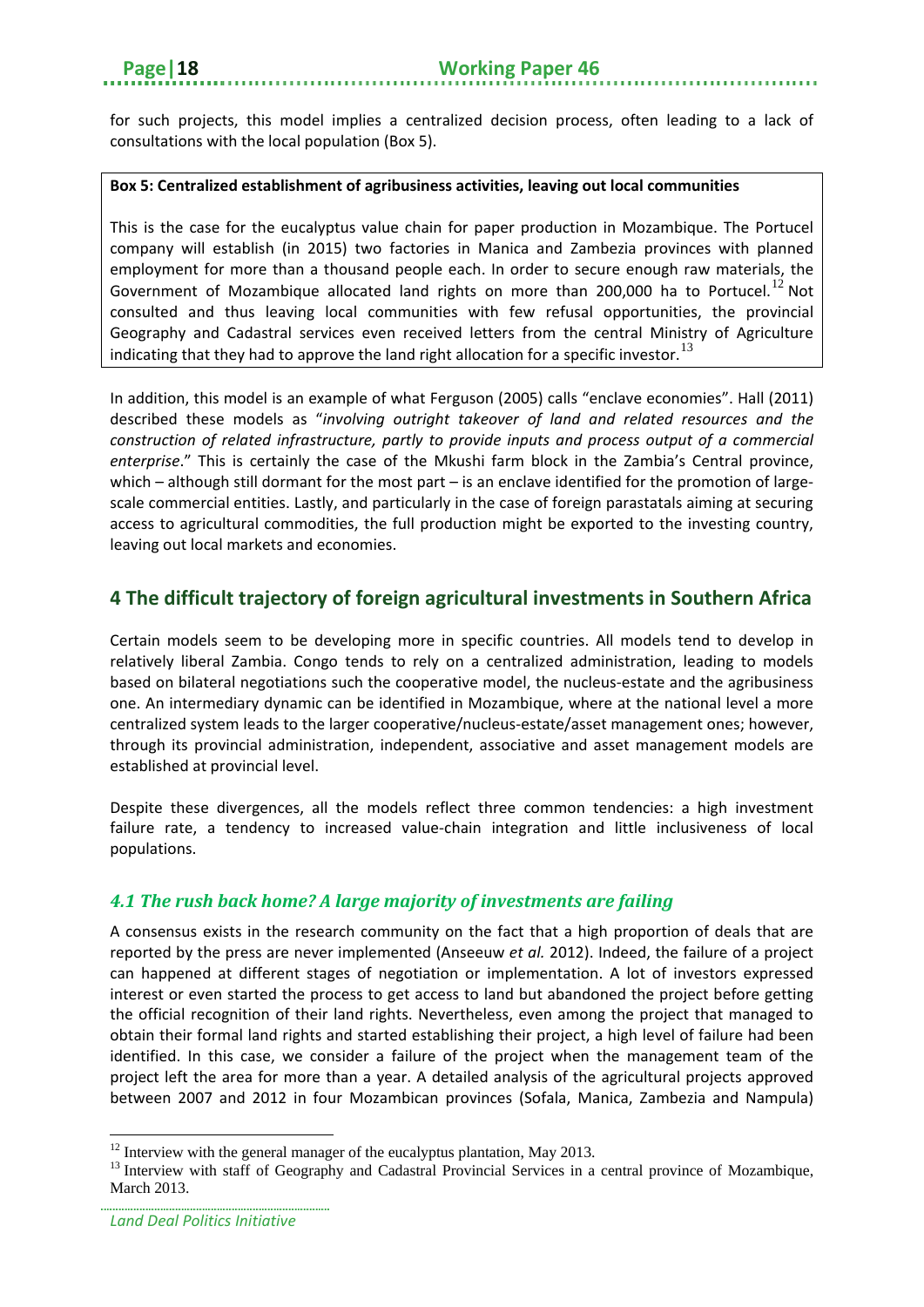show the failure of 63% of the projects. This level of failure is even higher for the projects dedicated to biofuel production (77%).  $^{14}$  $^{14}$  $^{14}$ 

According to the interviews conducted with farm managers, four main reasons explaining this high level of failure can be identified. First, the high settling and transaction costs to establish a business in Africa. All the project managers interviewed emphasized the necessity of collecting soil, climate and land use data in details in order to identify the specific location area of the project. On top of these costs, one has to add all the travel expenses, the consultancies, the transaction costs related to the understanding of the business environment, the cost of land access and the bribes. For a project implying a land access of 5,000 ha, this cost is estimated to be between US\$500,000 and \$750,000. This means, that before acquiring the equipment, preparing the land and planting, the investors must be sure to have these funds available<sup>[15](#page-24-1)</sup> Most of the investors, especially the non-African ones underestimated this difficulty. As a result, South African and Zimbabwean consultants and fund managers are now particularly targeted by investors to reduce these implementation costs. The second reason is the technicality of the projects. Most of the investors underestimate the technical and managerial difficulties related to the implementation of large-scale agriculture in often difficult ecological, political, bureaucratic and socio-economic environments. The case of the South African farmers in Congo illustrates the latter. Being affected by several unconsidered technical issues, such as tropical maize pests, etc., their productivity remains far below expectations leading to difficulties to honor loans and contractual arrangements. Third, the lack of financial resources and services leads the projects into a "cash trap". Financial services used by these projects come from more established economies, such as South Africa or other developed countries. Local financial services are very expansive and often not adapted to settling investors, especially in agriculture. For example, commercial bank's interest rates are 23% in Mozambique for an agricultural company that wants to produce for the domestic market. Fourth, the lack of local markets well developed to buy inputs and commercialize the production. Exports markets are often difficult to reach, transport costs are high and norms and non-tariff barriers frequently impact the individual farmers that can deliver relatively low volume and irregular production (particularly in the early phase).

The high failure rate depicts a "not-so–rosy" story concerning the land deals that have been implemented. A large number of projects have failed even before effectively starting to produce. It pushes many to return to their country of origin, representing a rush back home. Others tried to change their investment model (forming associations or implementing activities through the cooperative model) or work for other investors (as subcontracting farmers for asset management companies or nucleus estate models). This pattern of failure leads to rapidly changing strategies of the investors, leading to the typology of models presented being dynamic. Failing investors restrategize and engage in different models as they seek new financial resources (including from international cooperation agencies). Another implication of this high level of failure is that better-off investors take over the land of failed projects leading to more concentrated agrarian structures but also to first hand negotiations and local population's inclusiveness often to be neglected. Moreover, after the failure of the project the population can stay or come back on the land but with insecure land rights because the land is already identified as a potential area for investors. As generally considered in economic development literature, this pattern of even more insecure land rights will have consequences on agricultural development of local farmers who already complain about the limited access to land to maintain their itinerant farming systems and about the lack of possibilities to buy fertilizer to change this farming system.

<span id="page-24-0"></span> $14$  Author's calculations based on CPI and CEPAGRI data (2007-2012) and fieldwork monitoring.

<span id="page-24-1"></span> $15$  Interviews with farm manager of jatropha projects and business consultants, May 2012.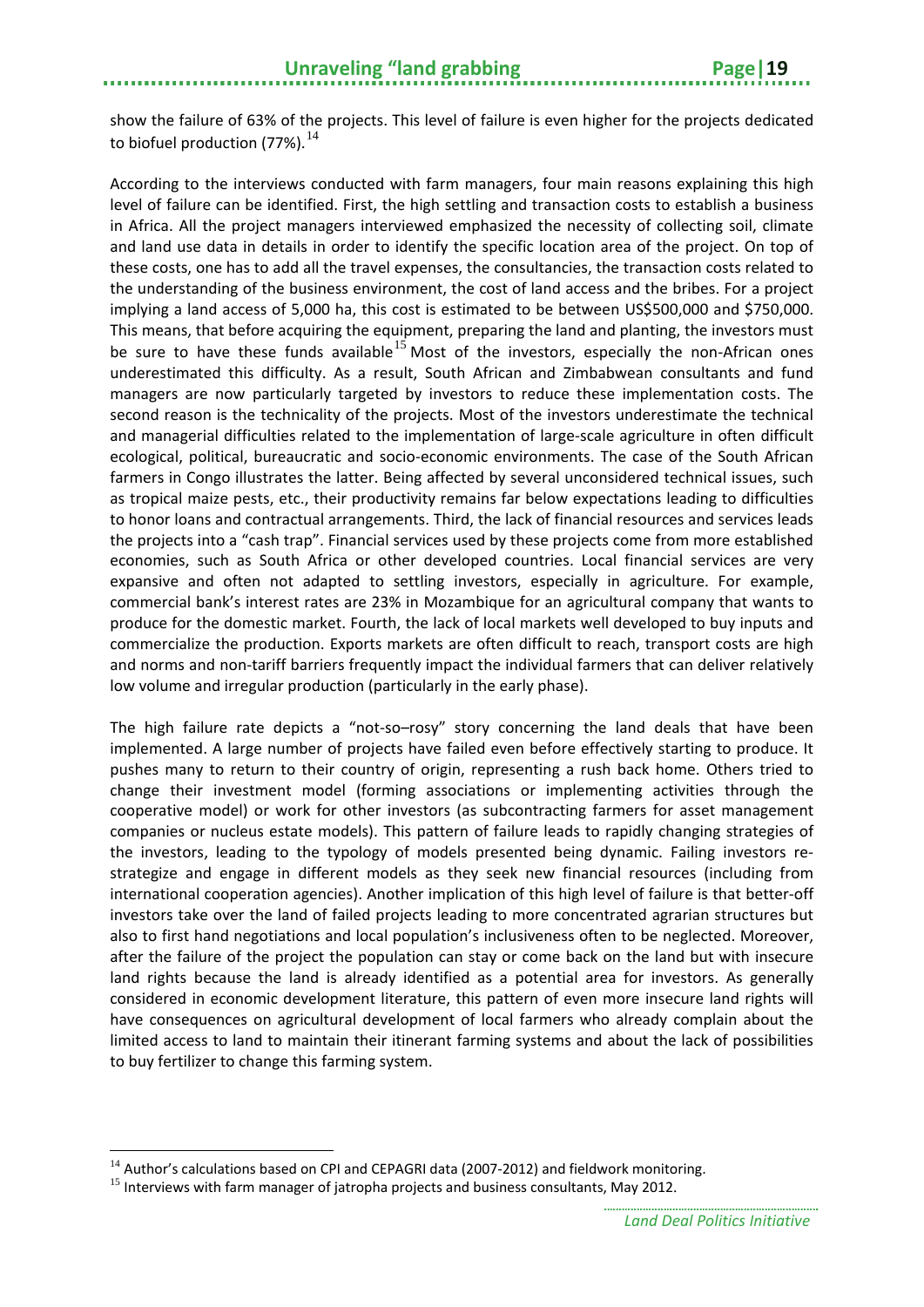#### <span id="page-25-0"></span>*4.2 Vertical coordination - A necessity for success?*

An increased tendency towards vertical integration is indeed a common trend observable in all the models identified. Not only is there an increasing degree of integration from the first independent farmer model towards the last agribusiness estate model; the tendency is also observable within each model. Indeed, all of them tend to integrate their activities in an overall vertically integrated entity. Moreover the many difficulties encountered by a large majority of investors reinforce the conviction among investors that vertical integration is the way forward.

This integration process encompasses not only the farm itself, but often integrates the entire chain of agriculture-related activities, including seed supply, processing, machinery, storage, transport, marketing, and in some cases outlets, shops and restaurants. The approach is not new, and several agricultural export sub-sectors (such as coffee, cotton, etc.) are already structured according to this model, particularly in Latin America [\(Rabobank 2011\)](#page-30-13). However, over the past few years, this strategy has been applied more widely, both geographically (Southern Africa) and across agricultural subsectors (meat, cereal, etc.).

This process of vertical integration or coordination is driven by local and international factors. Firstly, according to [Vermeulen](#page-30-5) *et al.* (2010) investors expect a reversal of the risk/profit relationship within the production value chains because of the increased interest and increased commodity prices. Whereas primary production constituted until now the main risk factor, with profits returning to downstream and upstream actors, the increase in agricultural prices now tends, at least according to investors' strategies, to invert this relationship benefiting as such the primary production activities. This leads to agribusinesses or other corporates to integrate primary agricultural production in their portfolios, developing strategies to secure fixed supply and reduce the risk of commodity price volatility. Secondly, avoiding the above-mentioned obstacles is another main reason for investors to vertically integrate. Vertical integration is a frequently applied strategy in order to overcome market imperfections. The more the coordination goes toward integrated forms, the more the risk decreases, resource access is secured and bargaining power is strengthened [\(Reardon](#page-30-14) *et al.* 2009).

#### <span id="page-25-1"></span>*4.3 Few inclusive agricultural development models*

These failures and the necessary vertical integration lead to few inclusive agricultural development models. This leads to three direct consequences. The first one is related to the challenges for local farmers to participate and benefit from the present land and agricultural investments as the latter tend to be more and more integrated. This integration, and by consequence the increasingly closed nature of the developing value-chains, implies large-scale land acquisitions to represent exclusive rather than inclusive development models. Related to this, the second one concerns the 'isolation' of many of the foreign investments. Indeed, as very few inclusive models are being developed, and a lack of relationships being created with local farmers and stakeholders, many of the foreign investments remain isolated and are developed as "enclave economies" poorly integrated to their surrounding society and economies [\(Ferguson 2005\)](#page-29-14). The third one concerns overall agricultural development, in particular for local economies and populations. Based on the present observations, success of these investments does not necessarily mean the development of local agricultural economies. Although some models and specific projects do endeavor to integrate local development objectives in their model, several avoid it, particularly since the core establishment of the projects tends to be difficult. When some projects include certain social aspects, the capacity of such measures to structurally change local economies remains limited.

Where local populations are excluded from development initiatives, an escalation of competition into conflict is a significant risk. In many cases, popular discontent has so far taken the form of peaceful advocacy and protest movements [\(Matavel](#page-30-15) *et al.* 2012). Where injustice is seen as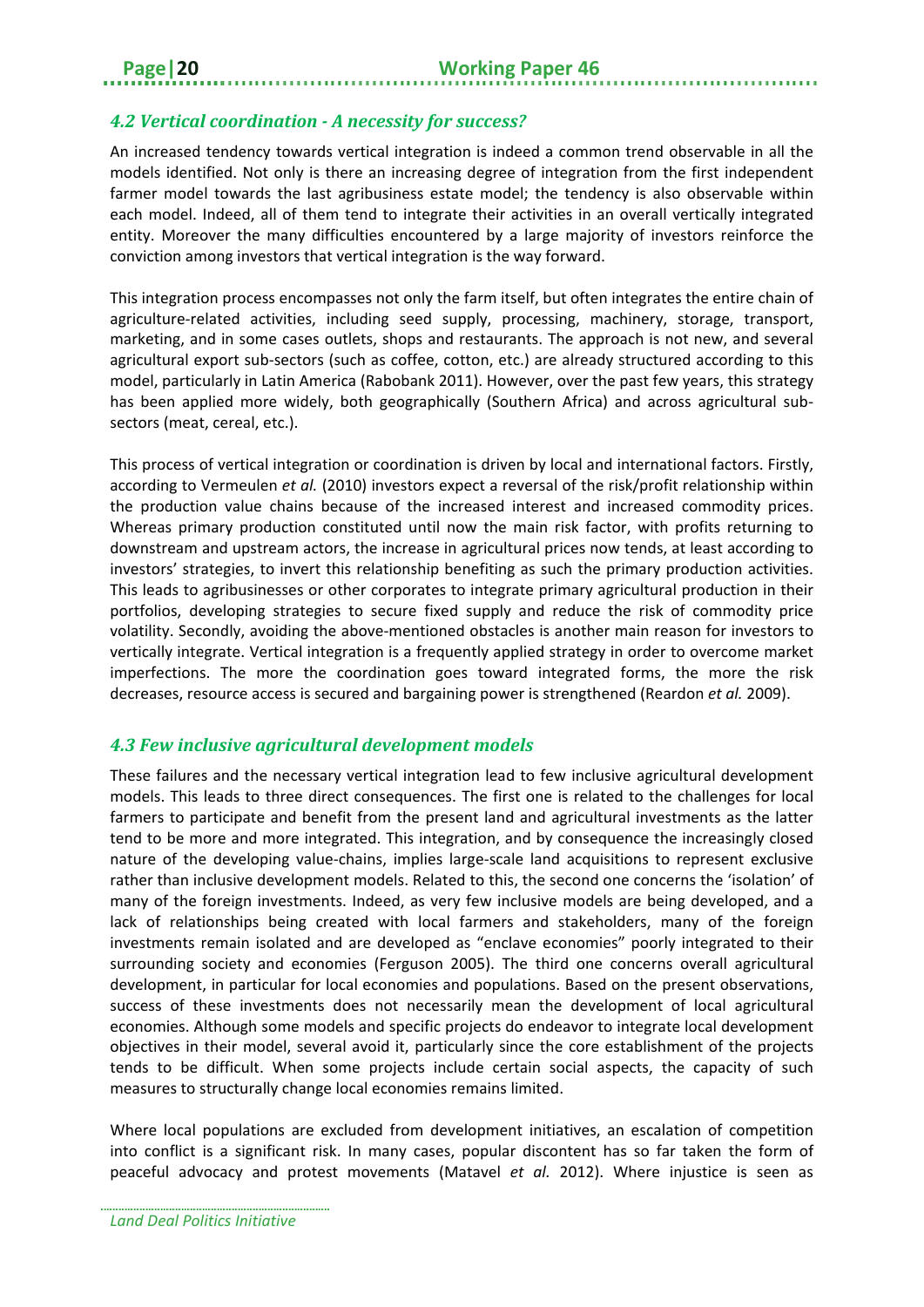unresolved, the risk that such disputes and movements lead to direct and violent confrontations is real (Madagascar being the major example in Southern Africa) [\(Andrianirina-Ratsialonana](#page-28-4) *et al.* [2011\)](#page-28-4).

#### <span id="page-26-0"></span>**5 Conclusion: Towards major agrarian transformation in Southern Africa?**

The global land rush has profound economic and social implications for agrarian societies. Some are direct, such as the loss of land as well as the loss of livelihood; other are indirect and concern, among others, women's land rights [\(Daley 2011,](#page-29-16) [HLPE 2011\)](#page-29-17), water access [\(Woodhouse 2012,](#page-30-1) [Adamczewski](#page-28-6) *et al.* [2013\)](#page-28-6), environmental degradation through intensification [\(Horne 2011\)](#page-30-16), and loss of biodiversity [\(Deininger](#page-29-0) *et al.* 2011). In addition to these already well-described, case-study illustrated consequences, the analysis detailed in this paper reflects profound economic and social transformations in agricultural structures and contextualizes the large-scale land phenomenon according to broader agrarian dynamics. Besides [Borras](#page-28-2) *et al.* (2012), detailing emerging dynamics of changes in land use and property relations, the above presented typology of large-scale land acquisition models and their dynamics provide a strong basis to illustrate the dynamics that can trigger agrarian transformations in Southern Africa.

A first significant element of Southern Africa's agricultural structural transformation is the farreaching **vertical integration** process, related to integration of the different value-chain segments. As illustrated through the different models presented in this paper, large-scale land acquisitions go along with the increasing control over the various segments of a value-chain. Either implemented voluntarily or as a necessitating strategy used by investors, it results in the establishment and development of structures and enterprises that are significant in size. On one hand, it leads to the "**corporatization**" of agriculture. This dynamic is not related to mechanization *per se* but rather to a transformation of the production structures [\(Anseeuw](#page-28-5) *et al.* 2011). As such, the agricultural valuechains are increasingly controlled by a few dominant actors, mainly corporates. On the other hand, in the presence of advanced vertical integration through which companies not only control the primary production but also the upstream and downstream activities, closed value-chains tend to be developed. Not only does it result in companies controlling the productive cycle and its markets (for example, export of total production [\(McMichael 2012\)](#page-30-17)), it also results in these companies intervening as a regulator within these value-chains, directly controlling supply quotas, price setting, production norms, etc. [\(Bernstein 1996\)](#page-28-7).

A second element is related to the "**financialization**" of the agricultural sector. As emphasized by the different models presented in this paper, investment in land and in agricultural production is not just engaging agribusinesses and farmers solely; financial investors, asset management funds and companies are now important stakeholders in the agricultural sector. As such, originating from industrial or financial sectors, engaging as entrepreneurs, investors or even as pure speculators, the suppliers of capital seem more and more exogenous to the agricultural sector. These new actors import into the agricultural sector new practices, business logics, modes of actions and outside experiences. Their interactions and inputs alter the sector's "traditional" modes of action, investment and production. Through the increasing role and direct engagement into the sector of investors and financial actors, and their use of advanced financial instruments (such as future markets), "financialization" of the agricultural sector is taking place, which is redefining the traditional borders of the agricultural sector [\(Anseeuw](#page-28-5) *et al.* 2011).

A third point deals with **foreignization** of space [\(Zoomers 2010\)](#page-30-0). In South Africa the dominant investors, which include commercial banks, investment funds and certain former cooperatives, are domestically based. However, the different entities (agribusinesses, investment funds, etc.) investing in other Southern African countries are often foreign based, even if domestic elites are involved as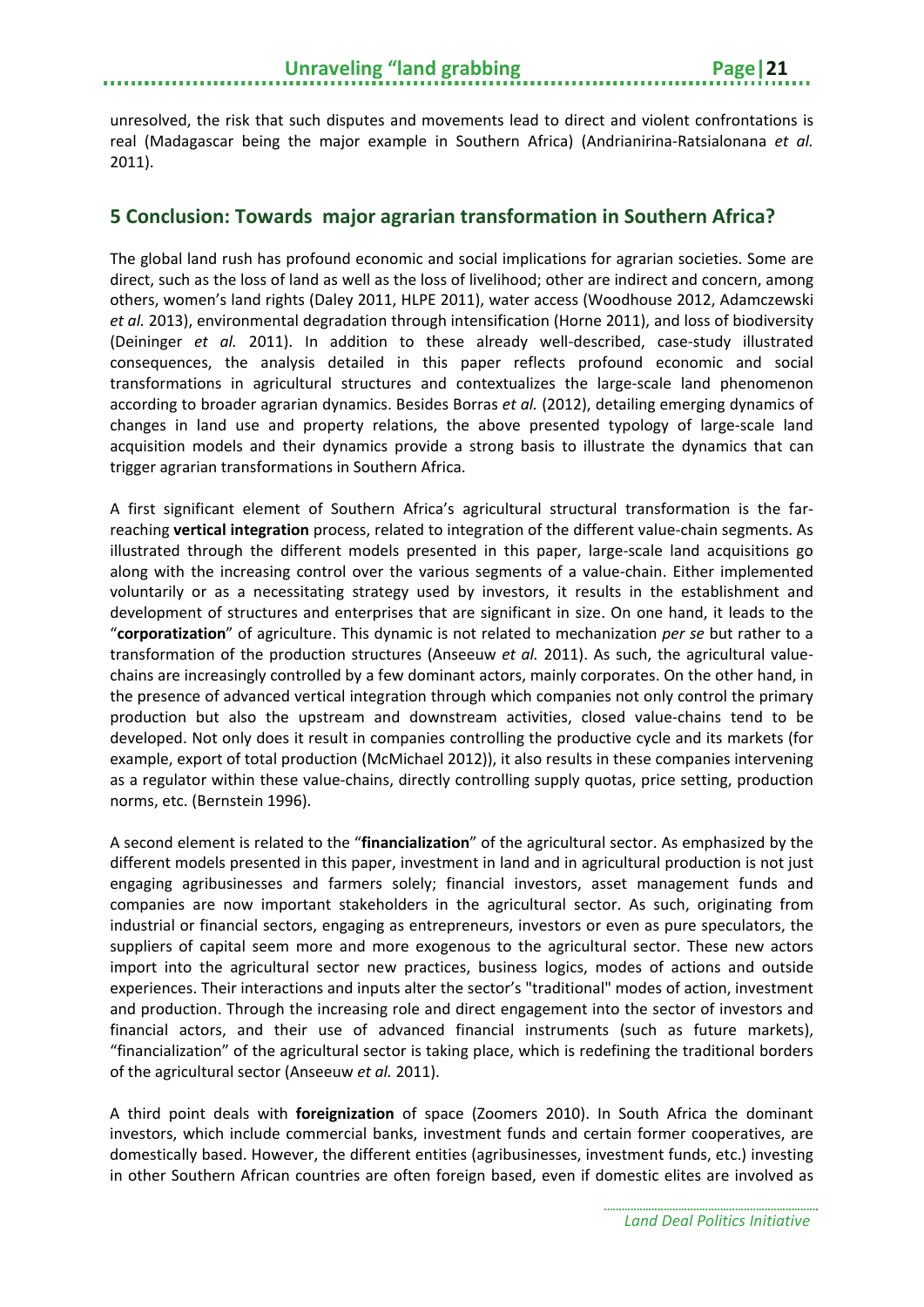partners in the projects [\(Fairbairn 2013\)](#page-29-18). But in both cases, the financial structures of these bodies are increasingly globalised [\(McMichael 2012\)](#page-30-17). The fact that investors are foreign is not a problem in itself. It can however become an issue as these actors are acting within closed value-chains, according to principles (such as the financial ones) borrowed from other sectors. As foreign economic powers control more and more land and segments of value-chains, they transfer regulatory powers on domestic issues such as local rural development and agricultural development abroad, raising questions as to the decisions over standards, norms and regulation mechanisms applied within these value chains and countries. It leads to a foreignization not only of the sector, but also of its regulatory mechanisms [\(Bülher](#page-29-19) *et al.* 2012).

The fourth element of agrarian transformation is linked to a **concentration** and **dualization** process of the agricultural sector. On one hand, the establishment of large-scale projects inevitably leads to concentration in the Southern African agricultural sector. Indeed, the dual processes of vertical integration and financialization/corporatization leads to an agricultural sector characterised by the dominion of a few large international food-business groups [\(Huggins 2011\)](#page-30-18). This pattern of concentration is reinforced by the high level of failure of the projects because the better-off investors buy-out the projects that are failing. On the other hand, as shown through the noninclusiveness of the investment models, the large majority of the rural masses and smallholder farmers are excluded from the investment processes (intentionally in order to avoid risks and transaction costs or due to the negative results achieved and the refocus on core activities). Here too, marginalisation is intensified through often biased competition and unequal power relations. This results in agrarian economies that are developing at dual speeds and in different directions, with concentration, marginalization and dualization processes at stake. With mega-structures being established, that are swallowing medium-sized entities (mainly taking over the land from the many failures), and with smallholders being excluded, the present large-scale land acquisition process is leading to a sector characterised by extreme dualization.

Finally, the fifth element is related to **social transformations**. While the emergence of these production models has the potential to generate numerous economic related transformations, social impacts should also be highlighted. Not only are many excluded from these processes, leading to the transformation of dispossessed peasants to "surplus people" [\(Li 2011\)](#page-30-19). Those able to access these value chains find themselves incorporated into production chains in which they are isolated actors with no decision-making or orientation power. The incorporation process of family-based producers by macro-actors and corporates thus modifies their relationships with the sector. As such, this situation not only changes the social relations of property and land, as emphasized by [Borras](#page-28-2) *et al.* [\(2012\)](#page-28-2), but also changes the social status of the farmers. Although in some cases they remain the owners of the land, their situation is increasingly similar to that of proletarian agricultural employees or even just rent-seekers. Generally, the technical capital used, characterized by ever-increasing costs, does not belong to them but is made available, owned and managed by the management company [\(Anseeuw](#page-28-3) *et al.* 2012).

Is Southern Africa effectively undergoing large-scale and profound agrarian transformations? The question is all the more relevant as, on one hand, large-scale land projects remain relatively small in number (all models included, Zambia counts 13 reported deals; Mozambique 124 and Republic of Congo 7 [\(Land Matrix 2011\)](#page-30-20)) and, on the other hand, most of these deals, as detailed in this paper, are failing. This being said, several elements allow us to emphasize the significance of the trends detailed here above and the large-scale implications of the process on the sector. Firstly, since it concerns large-scale initiatives, it does concern a significant proportion of the arable land of these countries. As such, in Mozambique for example, large-scale land right attribution for agriculture to foreign investors between 2007 and 2011 accounted for at least 955 000 ha, <sup>[16](#page-27-0)</sup> representing 15% of

<span id="page-27-0"></span> $16$  This total number does not include the forestry concessions as well as the project for wildlife breeding.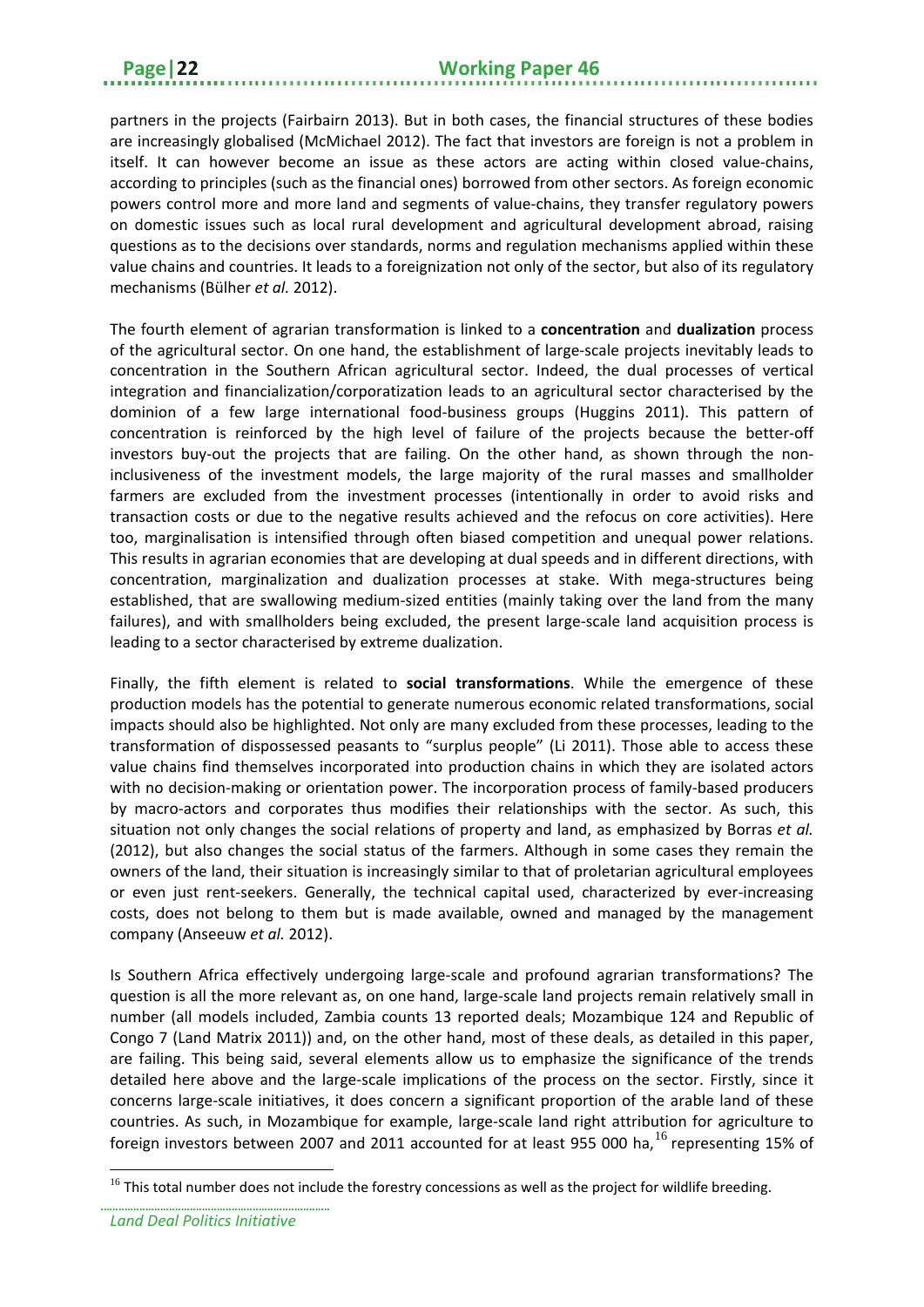## **Unraveling "land grabbing The Page | 23**

the available land suitable for agriculture.<sup>[17](#page-28-9)</sup> Secondly, as described in the paper, the establishments finally developing are structures that are strongly integrated, controlling important parts of the agrarian economy or of specific commodities through closed value-chains. As is the case in Brazil and Argentina [\(Rabobank 2011\)](#page-30-13), and to a lesser extent in South Africa [\(Anseeuw](#page-28-8) *et al.* 2013), the few corporate structures tend to concentrate power and develop an oligopolistic sector. Although small in number, the trend of land rights attributed to them and thus the implication for the sector are significant. Lastly, these restructurings could be long term and strongly embedded, as the large-scale farm development paradigm is presently openly promoted. Not only do smallholders benefit little from present agricultural investment dynamics, but also agricultural policies and support measures tend to shift away from the former towards the facilitation of large-scale investment. In most cases, smallholders tend to be more than ever excluded from present dynamics and policies. As such, a new agricultural development paradigm has been emerging [\(De Janvry 2010\)](#page-29-20), or rather a new one has become dominant in official discourses, manifesting itself both at the national and international levels. Agricultural development centered on large-scale commercial and corporate farming has become the reigning paradigm. Conveyed by investors, it is presently being promoted by the different governments in the region, as well as being spread across the continent through public development agencies.

So, although Southern Africa's agrarian transformations are not broad-based, the control by a few has wide-ranging implications for the agricultural sector. These implications are directly related to the transformation of the countries' agrarian societies through corporatization, financialization, concentration, dualization, and foreignization. They also cause a shift towards a dominant corporatebased paradigm and lead to questions regarding the future of small-scale commercial farming within agricultural development.

## <span id="page-28-0"></span>**References**

- <span id="page-28-6"></span>1. Adamczewski, A., J.-Y. Jamin, P. Burnod and J.-P. Tonneau. 2013. Terre, eau et capitaux: investissements ou accaparements fonciers à l'Office du Niger? *Cahiers Agricultures* **22**(1), 22-32.
- <span id="page-28-4"></span>2. Andrianirina-Ratsialonana, R., L. Ramarojohn, P. Burnod and A. Teyssier. 2011. After Daewoo? Current status and perspectives of large scale land acquisitions in Madagascar. Commercial Pressures on Land. ILC. Rome, Observatoire du Foncier/CIRAD.
- <span id="page-28-3"></span>3. Anseeuw, W., M. Boche, T. Breu, M. Giger, J. Lay, P. Messerli and K. Nolte. 2012. *Transnational land deals for agriculture in the global south. Analytical report based on the Land Matrix Database*. Bern/Montpellier/Hamburg: CDE/CIRAD/GIGA.
- <span id="page-28-8"></span>4. Anseeuw, W., A. Ducastel and M. Boche. 2013. Nouveaux modèles de production et d'investissement en Afrique du Sud. *Etudes rurales*(2), 147-160.
- <span id="page-28-5"></span>5. Anseeuw, W., A. Ducastel and J.-J. Gabas. 2011. The end of the African peasant? From investment funds and finance value chains to peasant related questions. *International Conference on Global Land Grabbing. Brighton, UK*.
- <span id="page-28-7"></span>6. Bernstein, H. 1996. The political economy of the maize filière. *The Journal of Peasant Studies* **23**(2-3), 120-145.
- <span id="page-28-1"></span>7. Borras, S. and J. Franco. 2010. From Threat to Opportunity-Problems with the Idea of a Code of Conduct for Land-Grabbing. *Yale Hum. Rts. & Dev. LJ* **13**, 507.
- <span id="page-28-2"></span>8. Borras, S. J. M. and J. C. Franco. 2012. Global Land Grabbing and Trajectories of Agrarian Change: A Preliminary Analysis. *Journal of Agrarian Change* **12**(1), 34-59.

<span id="page-28-9"></span> $17$  Author calculation from CPI and CEPAGRI data monitored on the ground and estimation of arable land available and suitable for agriculture realized during the Agroecological zoning.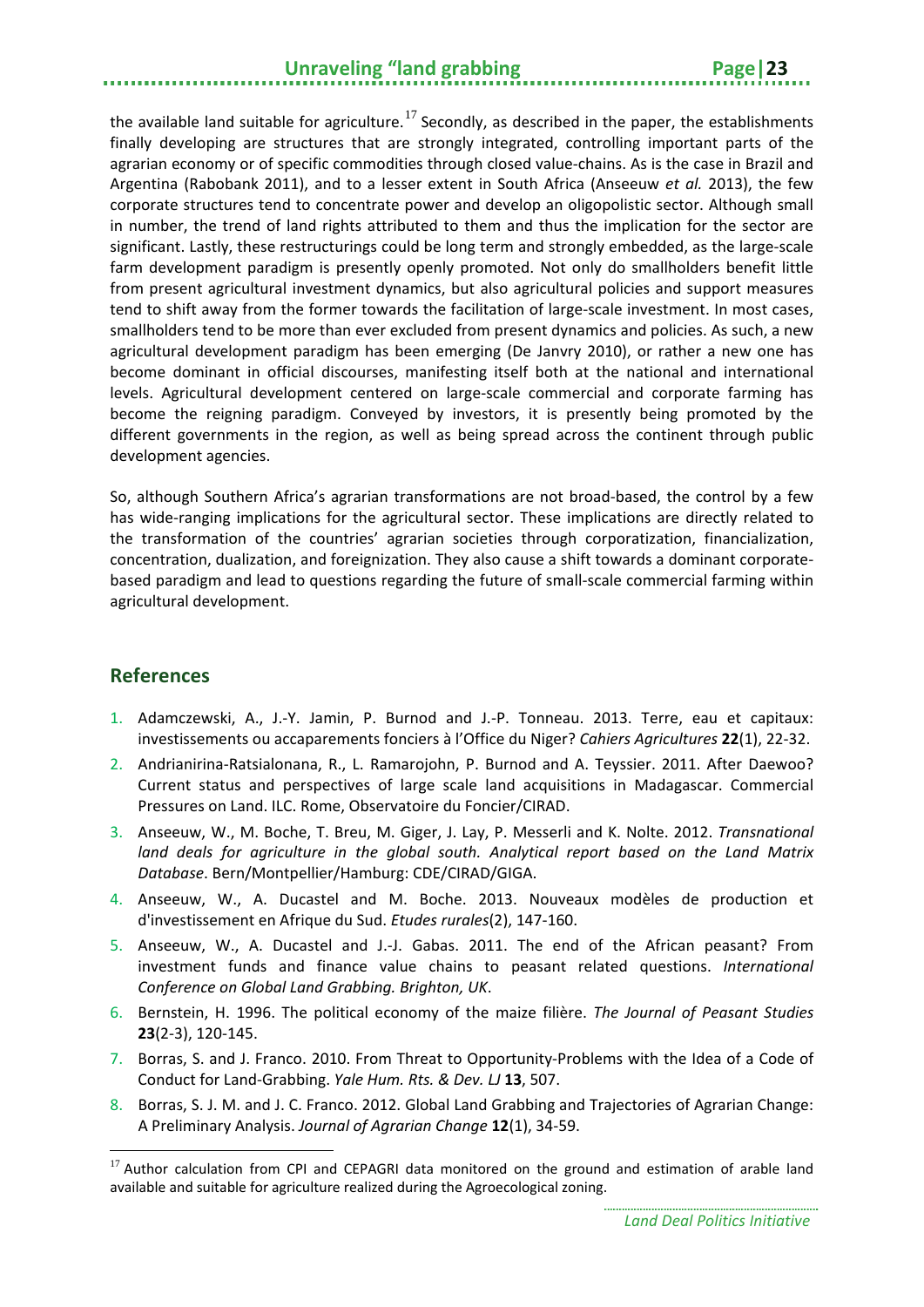- <span id="page-29-19"></span>9. Bülher, E.-A., M. Guibert and D. Requier-Desjardins. 2012. Business Agriculture : Definition and questions from South American realities. *6eme journées de recherche en sciences sociales INRA-SFER-CIRAD*, Toulouse.
- <span id="page-29-10"></span>10. Burnod, P., J.-P. Colin, F. Ruf, S. Freguin-Gresh, J. Clerc, G. Faure, I. Vagneron, W. Anseeuw, E. Cheyns and G. Vognan. 2012. Large-scale agricultural investments and inclusion of smallholder farmers: lessons of experiences in 7 southern countries. Land Tenure Working Paper. FAO. Rome/Montpellier, FAO/CIRAD. **23**.
- <span id="page-29-3"></span>11. Burnod, P., M. Gingembre and R. Andrianirina Ratsialonana. 2013. Competition over Authority and Access: International Land Deals in Madagascar. *Development and change* **44**(2), 357-379.
- <span id="page-29-4"></span>12. Buxton, A., M. Campanale and L. Cotula. 2012. Farms and funds: investment funds in the global land rush. IIED Briefing papers. IIED. London.
- <span id="page-29-1"></span>13. Cochet, H. and M. Merlet. 2011. Land grabbing and share of the value added in agricultural processes. A new look at the distribution of land revenues. *International Academic Conference "Global Land Grabbing" 6-8 April*.
- <span id="page-29-11"></span>14. Colin, J.-P. 2013. Marchés fonciers et concentration foncière : la configuration de "tenure inversée" (reverse tenancy). Les Cahiers du Pôle Foncier. Montpellier, Pôle Foncier. **3:** 29.
- <span id="page-29-2"></span>15. Cotula, L. 2012. The international political economy of the global land rush: A critical appraisal of trends, scale, geography and drivers. *The Journal of Peasant Studies* **39**(3-4), 649-680.
- <span id="page-29-9"></span>16. Cotula, L., S. Vermeulen, R. Leonard and J. Keeley. 2010. *Land grab or development opportunity? agricultural investment and international land deals in Africa*. London/Rome: IIED/FAO/IFAD.
- <span id="page-29-13"></span>17. Cousins, B. 2013. Smallholder Irrigation Schemes, Agrarian Reform and 'Accumulation from Above and from Below' in South Africa. *Journal of Agrarian Change* **13**(1), 116-139.
- <span id="page-29-16"></span>18. Daley, E. 2011. Gendered impacts of commercial pressures on land. Commercial Pressures on Land. Rome, ILC**:** 67.
- <span id="page-29-20"></span>19. De Janvry, A. 2010. Agriculture for development: new paradigm and options for success. *Agricultural Economics* **41**, 17-36.
- <span id="page-29-0"></span>20. Deininger, K. W. and D. Byerlee. 2011. Rising global interest in farmland: can it yield sustainable and equitable benefits?, World Bank Publications.
- <span id="page-29-5"></span>21. Ducastel, A. and W. Anseeuw. 2013. Agriculture as an asset class: Financialisation of the South African farming sector. *The Fourth Annual Conference in Political Economy*, The Hague.
- <span id="page-29-18"></span>22. Fairbairn, M. 2013. Indirect Dispossession: Domestic Power Imbalances and Foreign Access to Land in Mozambique. *Development and change* **44**(2), 335-356.
- <span id="page-29-7"></span>23. Favrot, M. 2012. L'investissement de fermiers sud-africains dans l'agriculture congolaise: accaparement foncier ou opportunité? Paris, AgroParistech. **Master**.
- <span id="page-29-14"></span>24. Ferguson, J. 2005. Seeing Like an Oil Company: Space, Security, and Global Capital in Neoliberal Africa. *American Anthropologist* **107**(3), 377-382.
- <span id="page-29-12"></span>25. Freguin-Gresh, S., M. d'Haese and W. Anseeuw. 2012. Demythifying contract farming: Evidence from rural South Africa. *Agrekon* **51**(3), 24-51.
- <span id="page-29-15"></span>26. Hall, R. 2011. Land grabbing in Southern Africa: the many faces of the investor rush. *Review of African Political Economy* **38**(128), 193-214.
- <span id="page-29-8"></span>27. Hall, R. 2012. The next Great Trek? South African commercial farmers move north. *The Journal of Peasant Studies* **39**(3-4), 823-843.
- <span id="page-29-6"></span>28. Hammar, A. 2010. Ambivalent Mobilities: Zimbabwean Commercial Farmers in Mozambique. *Journal of Southern African Studies* **36**(2), 395-416.
- <span id="page-29-17"></span>29. HLPE. 2011. Land tenure and international investment in agriculture. Rome, Committee on World Food Security.

*Land Deal Politics Initiative*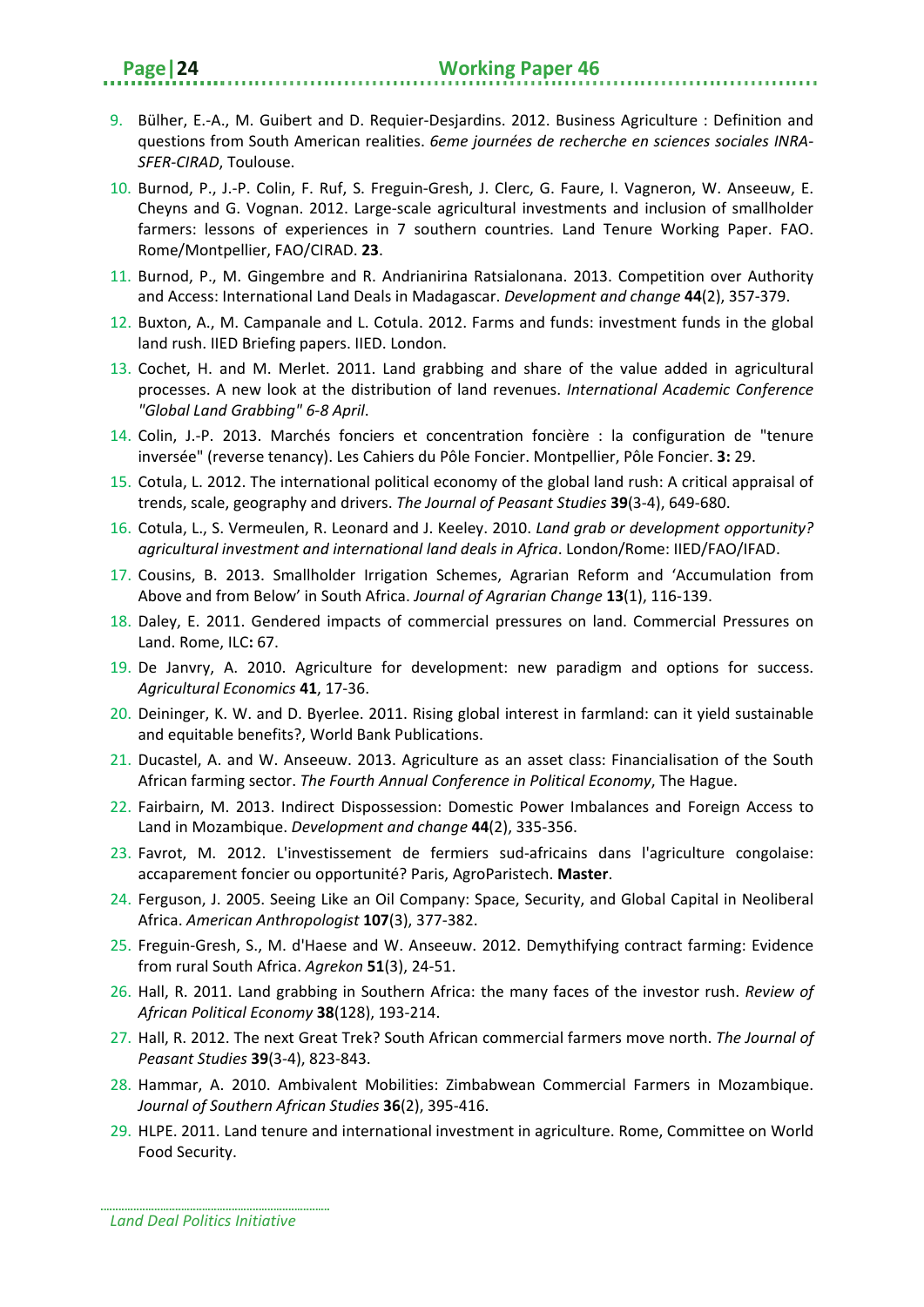- <span id="page-30-16"></span>30. Horne, F. 2011. Understanding land deals in Africa: Country report, Ethiopia. Understanding land deals. San Francisco, Oakland Institute.
- <span id="page-30-18"></span>31. Huggins, C. 2011. Commercial pressure on land in its historical perspective. Commercial Pressures on land. Rome, ILC.
- <span id="page-30-10"></span>32. Lahiff, E., N. Davis and T. Manenzhe. 2012. *Joint ventures in agriculture: Lessons from land reform projects in South Africa*: IIED.
- <span id="page-30-20"></span>33. Land Matrix. 2011. CDE/CIRAD/ILC/GIGA/GIZ.
- <span id="page-30-19"></span>34. Li, T. M. 2011. Centering labor in the land grab debate. *The Journal of Peasant Studies* **38**(2), 281- 298.
- <span id="page-30-12"></span>35. Louw, A., D. Chikazunga, D. Jordaan and E. Biénabe. 2007. Restructuring food markets in South Africa: Dynamics within the context of the tomato subsector. Regoverning Markets Agrifood Sector Studies. London, IIED.
- <span id="page-30-15"></span>36. Matavel, N., S. Dolores and V. Cabanelas. 2012. Lords of the Land: preliminary analysis of the phenomenon of landgrabbing in Mozambique. Maputo, UNAC.
- <span id="page-30-2"></span>37. McCarthy, J. F. 2010. Processes of inclusion and adverse incorporation: oil palm and agrarian change in Sumatra, Indonesia. *The Journal of Peasant Studies* **37**(4), 821-850.
- <span id="page-30-17"></span>38. McMichael, P. 2012. The land grab and corporate food regime restructuring. *The Journal of Peasant Studies* **39**(3-4), 681-701.
- <span id="page-30-8"></span>39. Ménard, C. 2004. The economics of hybrid organizations. *Journal of Institutional and Theoretical Economics (JITE)/Zeitschrift für die gesamte Staatswissenschaft* **160**(3), 345-376.
- <span id="page-30-3"></span>40. Nhantumbo, I. and A. Salomão. 2010. *Biofuels, land access and rural livelihoods in Mozambique*. London: IIED.
- <span id="page-30-6"></span>41. O'Brien, E. 2011. Irregular and illegal land acquisition by Kenya's elites: Trends, processes and impacts of the Kenya's land grabbing phenomenon. Commercial Pressures on Land. Rome, International Land Coalition.
- <span id="page-30-4"></span>42. Peluso, N. L. and C. Lund. 2011. New frontiers of land control: Introduction. *The Journal of Peasant Studies* **38**(4), 667-681.
- <span id="page-30-11"></span>43. Pitcher, M. A. 1998. Disruption without transformation: agrarian relations and livelihoods in Nampula province, Mozambique 1975–1995. *Journal of Southern African Studies* **24**(1), 115-140.
- <span id="page-30-13"></span>44. Rabobank. 2011. New Models of Farming in Argentina. Rabobank Industry Note. R. International. Amsterdam, Rabobank.
- <span id="page-30-14"></span>45. Reardon, T., C. B. Barrett, J. A. Berdegué and J. F. M. Swinnen. 2009. Agrifood Industry Transformation and Small Farmers in Developing Countries. *World Development* **37**(11), 1717- 1727.
- <span id="page-30-9"></span>46. Schut, M., M. Slingerland and A. Locke. 2010. Biofuel developments in Mozambique. Update and analysis of policy, potential and reality. *Energy Policy* **38**(9), 5151-5165.
- <span id="page-30-5"></span>47. Vermeulen, S. and L. Cotula. 2010. *Making the most of agricultural investment: A survey of business models that provide opportunities for smallholders*. London/Rome/Bern: IIED/FAO/IFAD/SDC.
- <span id="page-30-7"></span>48. Williamson, O. E. 1991. Comparative economic organization: The analysis of discrete structural alternatives. *Administrative science quarterly* **36**(2), 269-296.
- <span id="page-30-1"></span>49. Woodhouse, P. 2012. New investment, old challenges. Land deals and the water constraint in African agriculture. *Journal of Peasant Studies* **39**(3-4), 777-794.
- <span id="page-30-0"></span>50. Zoomers, A. 2010. Globalisation and the foreignisation of space: seven processes driving the current global land grab. *The Journal of Peasant Studies* **37**(2), 429-447.